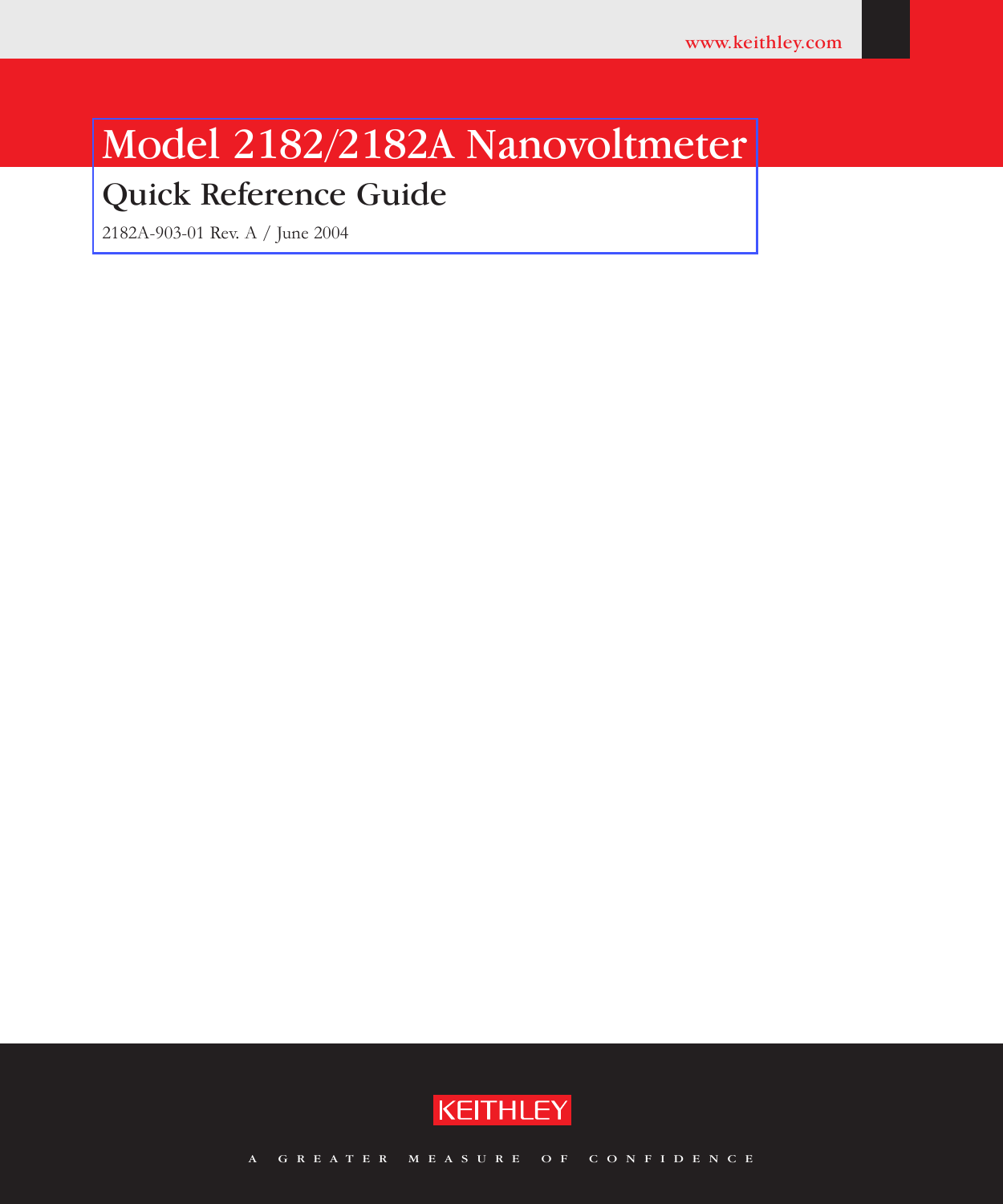# **WARRANTY**

Keithley Instruments, Inc. warrants this product to be free from defects in material and workmanship for a period of 3 years from date of shipment.

Keithley Instruments, Inc. warrants the following items for 90 days from the date of shipment: probes, cables, rechargeable batteries, diskettes, and documentation.

During the warranty period, we will, at our option, either repair or replace any product that proves to be defective.

To exercise this warranty, write or call your local Keithley representative, or contact Keithley headquarters in Cleveland, Ohio. You will be given prompt assistance and return instructions. Send the product, transportation prepaid, to the indicated service facility. Repairs will be made and the product returned, transportation prepaid. Repaired or replaced products are warranted for the balance of the original warranty period, or at least 90 days.

## **LIMITATION OF WARRANTY**

This warranty does not apply to defects resulting from product modification without Keithley's express written consent, or misuse of any product or part. This warranty also does not apply to fuses, software, non-rechargeable batteries, damage from battery leakage, or problems arising from normal wear or failure to follow instructions.

THIS WARRANTY IS IN LIEU OF ALL OTHER WARRANTIES, EXPRESSED OR IMPLIED, INCLUDING ANY IMPLIED WARRANTY OF MERCHANTABILITY OR FITNESS FOR A PARTICULAR USE. THE REMEDIES PROVIDED HEREIN ARE BUYER'S SOLE AND EXCLUSIVE REMEDIES.

NEITHER KEITHLEY INSTRUMENTS, INC. NOR ANY OF ITS EMPLOYEES SHALL BE LIABLE FOR ANY DIRECT, INDIRECT, SPECIAL, INCIDENTAL OR CONSEQUENTIAL DAMAGES ARISING OUT OF THE USE OF ITS INSTRUMENTS AND SOFTWARE EVEN IF KEITHLEY INSTRUMENTS, INC., HAS BEEN ADVISED IN ADVANCE OF THE POSSIBILITY OF SUCH DAMAGES. SUCH EXCLUDED DAM-AGES SHALL INCLUDE, BUT ARE NOT LIMITED TO: COSTS OF REMOVAL AND INSTALLATION, LOSSES SUSTAINED AS THE RESULT OF INJURY TO ANY PERSON, OR DAMAGE TO PROPERTY.



#### A GREATER MEASURE OF CONFIDENCE

#### **Keithley Instruments, Inc.**

**Corporate Headquarters** • 28775 Aurora Road • Cleveland, Ohio 44139 • 440-248-0400 • Fax: 440-248-6168 • 1-888-KEITHLEY (534-8453) • www.keithley.com

**Belgium:** Sint-Pieters-Leeuw • 02-363 00 40 • Fax: 02-363 00 64 • www.keithley.nl **Italy:** Milano • 02-48 39 16 01 • Fax: 02- 48 39 16 28 • www.keithley.it **China:** Beijing • 8610-82251886 • Fax: 8610-82251892 • www.keithley.com.cn **Japan:**Tokyo • 81-3-5733-7555 • Fax: 81-3-5733-7556 • www.keithley.jp **Finland:** Helsinki • 09-5306-6560 • Fax: 09-5306-6565 • www.keithley.com **Korea:** Seoul • 82-2-574-7778 • Fax: 82-2-574-7838 • www.keithley.com **France:** Saint-Aubin • 01-64 53 20 20 • Fax: 01-60 11 77 26 • www.keithley.fr **Netherlands:** Gorinchem • 0183-635333 • Fax: 0183-630821 • www.keithley.nl **Germany:** Germering • 089/84 93 07-40 • Fax: 089/84 93 07-34 • www.keithley.de **Singapore:** Singapore • 65-6747-9077 • Fax: 65-6747-2991 • www.keithley.com **Great Britain:**Theale • 0118 929 7500 • Fax: 0118 929 7519 • www.keithley.co.uk **Sweden:** Solna • 08-509 04 600 • Fax: 08-655 26 10 • www.keithley.com **India:** Bangalore • 91-80 2212 8027 • Fax: 91-80 2212 8005 • www.keithley.com **Taiwan:** Hsinchu • 886-3-572-9077 • Fax: 886-3-572-9031 • www.keithley.com.tw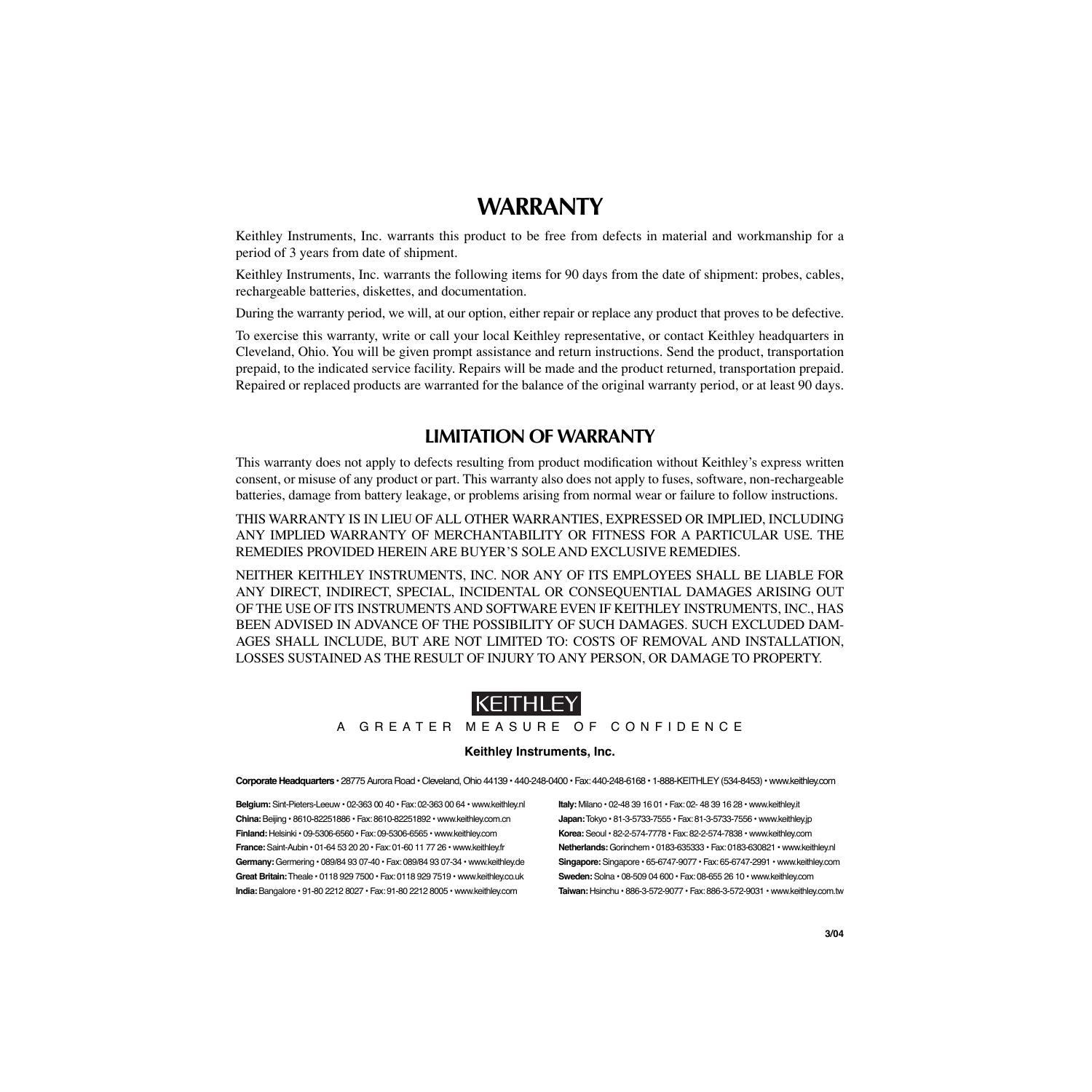# Model 2182/2182A Nanovoltmeter Quick Reference Guide

*This Quick Reference Guide supports both the Models 2182 and 2182A. References to the Model 2182 also apply to the Model 2182A.*

> ©2004, Keithley Instruments, Inc. All rights reserved. Cleveland, Ohio, U.S.A. First Printing, June 2004 Document Number: 2182A-903-01 Rev. A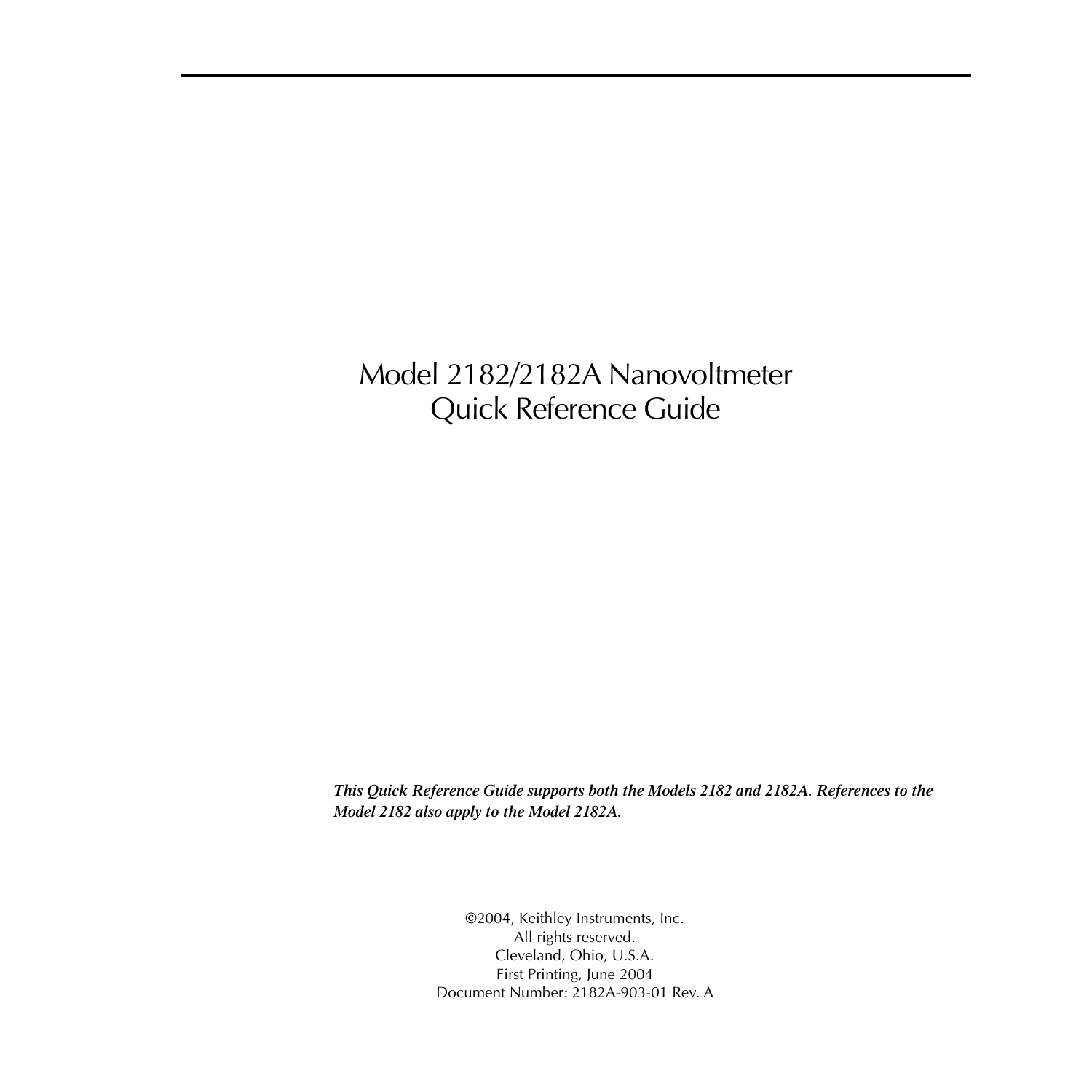## **Manual Print History**

The print history shown below lists the printing dates of all Revisions and Addenda created for this manual. The Revision Level letter increases alphabetically as the manual undergoes subsequent updates. Addenda, which are released between Revisions, contain important change information that the user should incorporate immediately into the manual. Addenda are numbered sequentially. When a new Revision is created, all Addenda associated with the previous Revision of the manual are incorporated into the new Revision of the manual. Each new Revision includes a revised copy of this print history page.

Revision A (Document Number 2182A-903-01) .............................................................. June 2004

All Keithley product names are trademarks or registered trademarks of Keithley Instruments, Inc. Other brand names are trademarks or registered trademarks of their respective holders.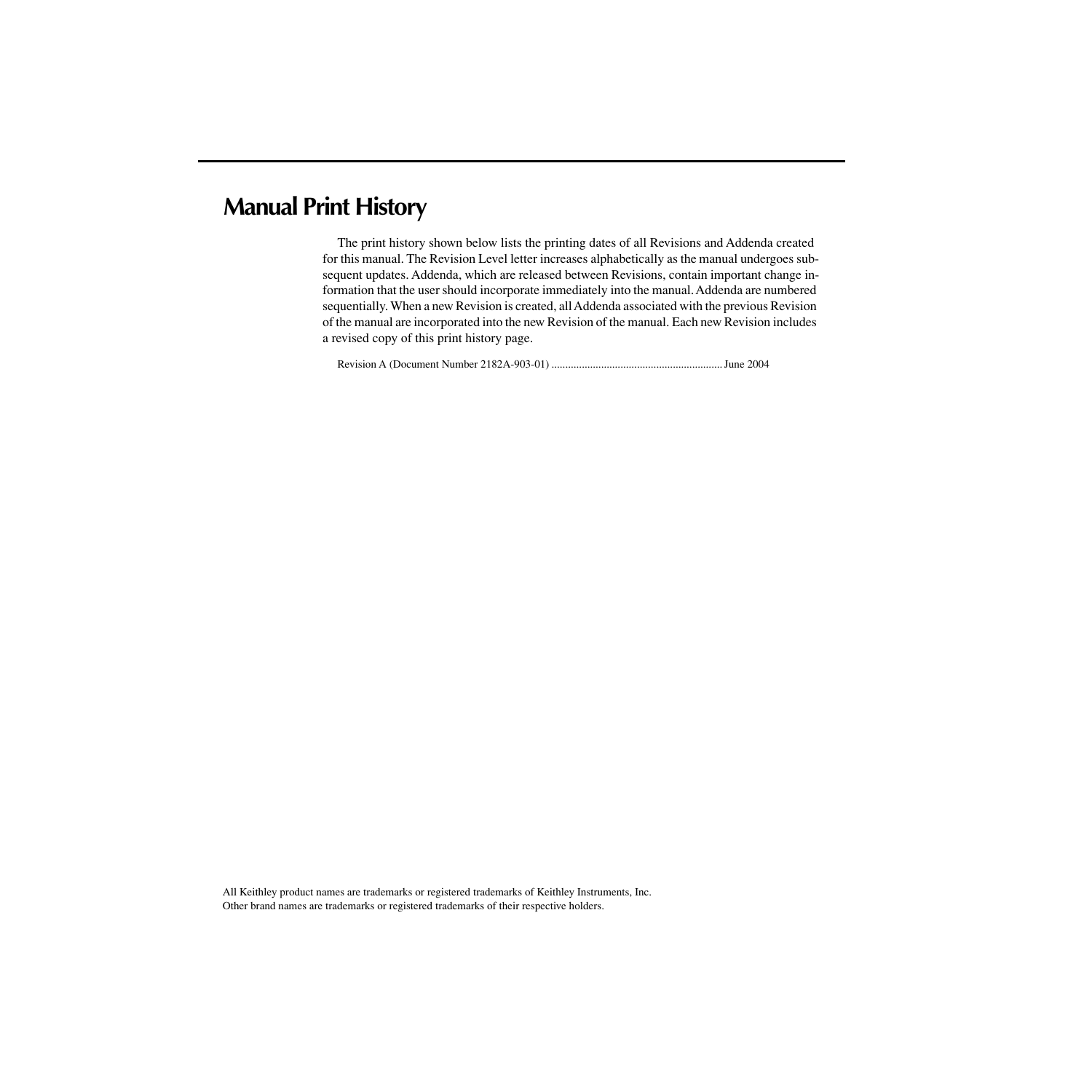## **Safety Precautions KEITHLEY**

The following safety precautions should be observed before using this product and any associated instrumentation. Although some instruments and accessories would normally be used with non-hazardous voltages, there are situations where hazardous conditions may be present.

This product is intended for use by qualified personnel who recognize shock hazards and are familiar with the safety precautions required to avoid possible injury. Read and follow all installation, operation, and maintenance information carefully before using the product. Refer to the manual for complete product specifications.

If the product is used in a manner not specified, the protection provided by the product may be impaired.

The types of product users are:

**Responsible body** is the individual or group responsible for the use and maintenance of equipment, for ensuring that the equipment is operated within its specifications and operating limits, and for ensuring that operators are adequately trained.

**Operators** use the product for its intended function. They must be trained in electrical safety procedures and proper use of the instrument. They must be protected from electric shock and contact with hazardous live circuits.

**Maintenance personnel** perform routine procedures on the product to keep it operating properly, for example, setting the line voltage or replacing consumable materials. Maintenance procedures are described in the manual. The procedures explicitly state if the operator may perform them. Otherwise, they should be performed only by service personnel.

**Service personnel** are trained to work on live circuits, and perform safe installations and repairs of products. Only properly trained service personnel may perform installation and service procedures.

Keithley products are designed for use with electrical signals that are rated Measurement Category I and Measurement Category II, as described in the International Electrotechnical Commission (IEC) Standard IEC 60664. Most measurement, control, and data I/O signals are Measurement Category I and must not be directly connected to mains voltage or to voltage sources with high transient over-voltages. Measurement Category II connections require protection for high transient over-voltages often associated with local AC mains connections. Assume all measurement, control, and data I/O connections are for connection to Category I sources unless otherwise marked or described in the Manual.

Exercise extreme caution when a shock hazard is present. Lethal voltage may be present on cable connector jacks or test fixtures. The American National Standards Institute (ANSI) states that a shock hazard exists when voltage levels greater than 30V RMS, 42.4V peak, or 60VDC are present. **A good safety practice is to expect that hazardous voltage is present in any unknown circuit before measuring.**

Operators of this product must be protected from electric shock at all times. The responsible body must ensure that operators are prevented access and/or insulated from every connection point. In some cases, connections must be exposed to potential human contact. Product operators in these circumstances must be trained to protect themselves from the risk of electric shock. If the circuit is capable of operating at or above 1000 volts, **no conductive part of the circuit may be exposed.**

Do not connect switching cards directly to unlimited power circuits. They are intended to be used with impedance limited sources. NEVER connect switching cards directly to AC mains. When connecting sources to switching cards, install protective devices to limit fault current and voltage to the card.

Before operating an instrument, make sure the line cord is connected to a properly grounded power receptacle. Inspect the connecting cables, test leads, and jumpers for possible wear, cracks, or breaks before each use.

When installing equipment where access to the main power cord is restricted, such as rack mounting, a separate main input power disconnect device must be provided, in close proximity to the equipment and within easy reach of the operator.

For maximum safety, do not touch the product, test cables, or any other instruments while power is applied to the circuit under test. ALWAYS remove power from the entire test system and discharge any capacitors before: connecting or disconnecting ca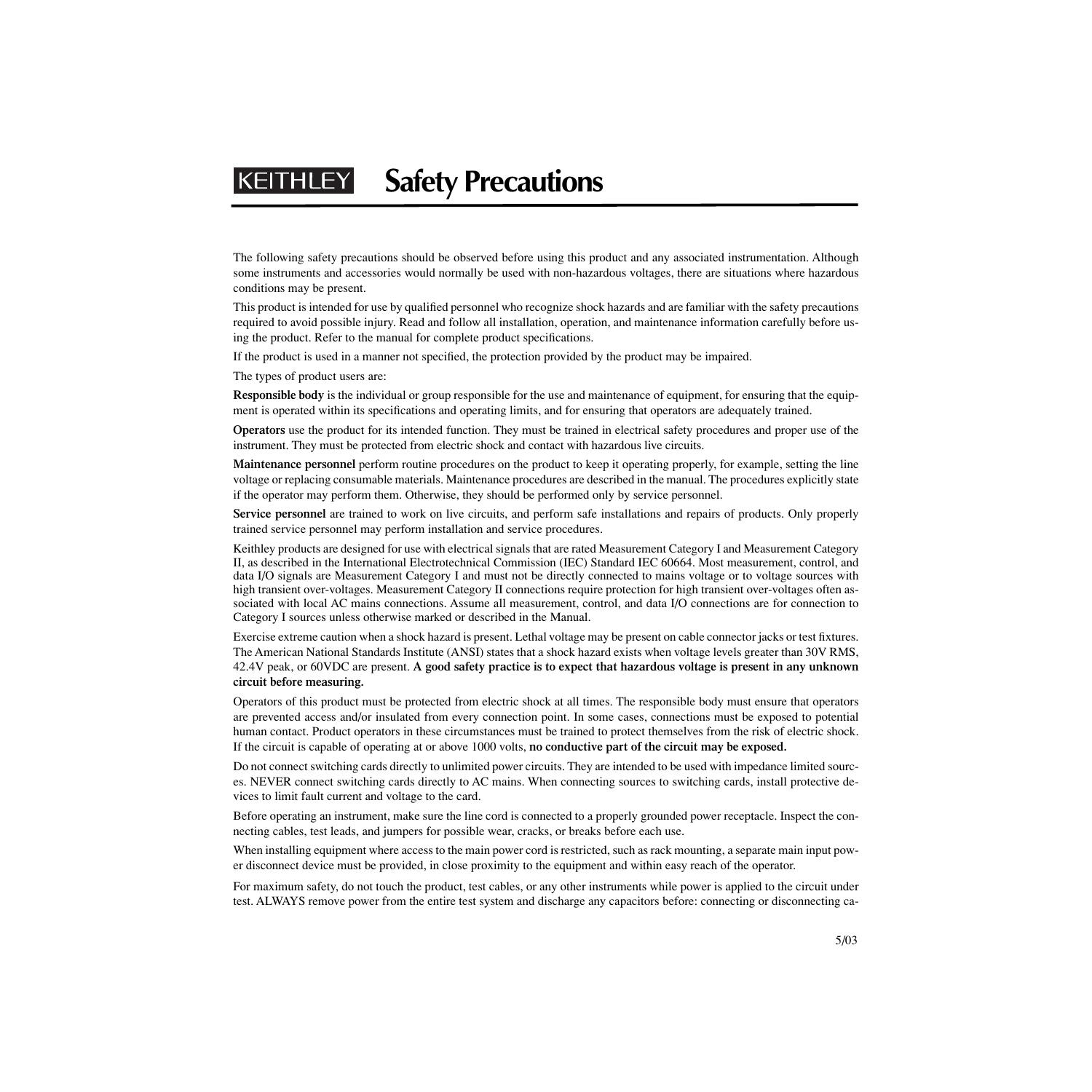bles or jumpers, installing or removing switching cards, or making internal changes, such as installing or removing jumpers.

Do not touch any object that could provide a current path to the common side of the circuit under test or power line (earth) ground. Always make measurements with dry hands while standing on a dry, insulated surface capable of withstanding the voltage being measured.

The instrument and accessories must be used in accordance with its specifications and operating instructions or the safety of the equipment may be impaired.

Do not exceed the maximum signal levels of the instruments and accessories, as defined in the specifications and operating information, and as shown on the instrument or test fixture panels, or switching card.

When fuses are used in a product, replace with same type and rating for continued protection against fire hazard.

Chassis connections must only be used as shield connections for measuring circuits, NOT as safety earth ground connections.

If you are using a test fixture, keep the lid closed while power is applied to the device under test. Safe operation requires the use of a lid interlock.

If a  $\leftarrow$  screw is present, connect it to safety earth ground using the wire recommended in the user documentation.

The  $\sqrt{!}$  symbol on an instrument indicates that the user should refer to the operating instructions located in the manual.

The  $\langle \hat{\mathbf{f}} \rangle$  symbol on an instrument shows that it can source or measure 1000 volts or more, including the combined effect of normal and common mode voltages. Use standard safety precautions to avoid personal contact with these voltages.

The  $\frac{1}{\sqrt{2}}$  symbol indicates a connection terminal to the equipment frame.

The **WARNING** heading in a manual explains dangers that might result in personal injury or death. Always read the associated information very carefully before performing the indicated procedure.

The **CAUTION** heading in a manual explains hazards that could damage the instrument. Such damage may invalidate the warranty.

Instrumentation and accessories shall not be connected to humans.

Before performing any maintenance, disconnect the line cord and all test cables.

To maintain protection from electric shock and fire, replacement components in mains circuits, including the power transformer, test leads, and input jacks, must be purchased from Keithley Instruments. Standard fuses, with applicable national safety approvals, may be used if the rating and type are the same. Other components that are not safety related may be purchased from other suppliers as long as they are equivalent to the original component. (Note that selected parts should be purchased only through Keithley Instruments to maintain accuracy and functionality of the product.) If you are unsure about the applicability of a replacement component, call a Keithley Instruments office for information.

To clean an instrument, use a damp cloth or mild, water based cleaner. Clean the exterior of the instrument only. Do not apply cleaner directly to the instrument or allow liquids to enter or spill on the instrument. Products that consist of a circuit board with no case or chassis (e.g., data acquisition board for installation into a computer) should never require cleaning if handled according to instructions. If the board becomes contaminated and operation is affected, the board should be returned to the factory for proper cleaning/servicing.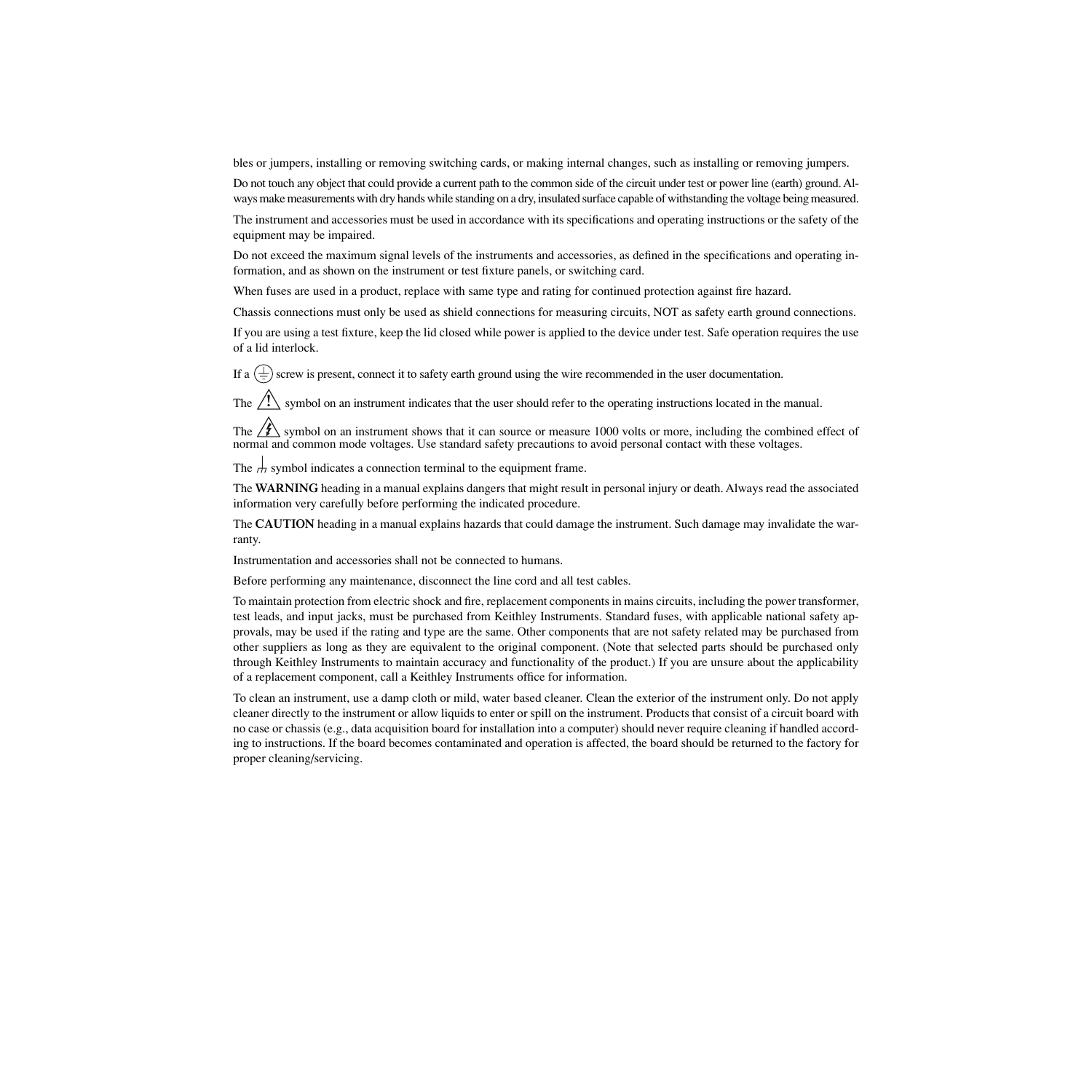# <span id="page-6-0"></span> **Model 2182/2182A Nanovoltmeter** Quick Reference Guide

# **Introduction**

This guide is designed to familiarize users with fundamental operation (front panel and remote) of the Keithley Model 2182 Nanovoltmeter. For comprehensive information on all aspects of Nanovoltmeter operation, refer to the Model 2182 User's Manual.

Operation information in this guide is divided into three parts: (1) Basic operation, (2) Settings to optimize performance, and (3) Features to enhance DUT testing. This format allows a new user to easily progress from basic simple operation to more complex procedures.

**Remote command programming** — For the various Model 2182 operating modes covered in this guide, the related SCPI commands for remote operation are summarized in tables. Most commands have a query form. For example, :OUTPut ON turns the analog output on, while :OUTPut? requests the present state of the analog output. Note that the Model 2182 must be addressed to talk after sending a query command.

For operations where command sequence is important, programming examples are provided. The exact programming syntax will depend on the test program language.

*NOTE The Model 2182A and later versions of the Model 2182 (firmware version A10 or higher) can be used with the Model 622x to perform Delta and Differential Conductance measurements. The Model 2182A can also be used with the Model 6221 to perform Pulse Delta measurements.*

> *Delta, Pulse Delta, and Differential Conductance are documented in Section 5 of the Model 622x User's Manual, and Section 5 of the Model 622x Reference Manual.*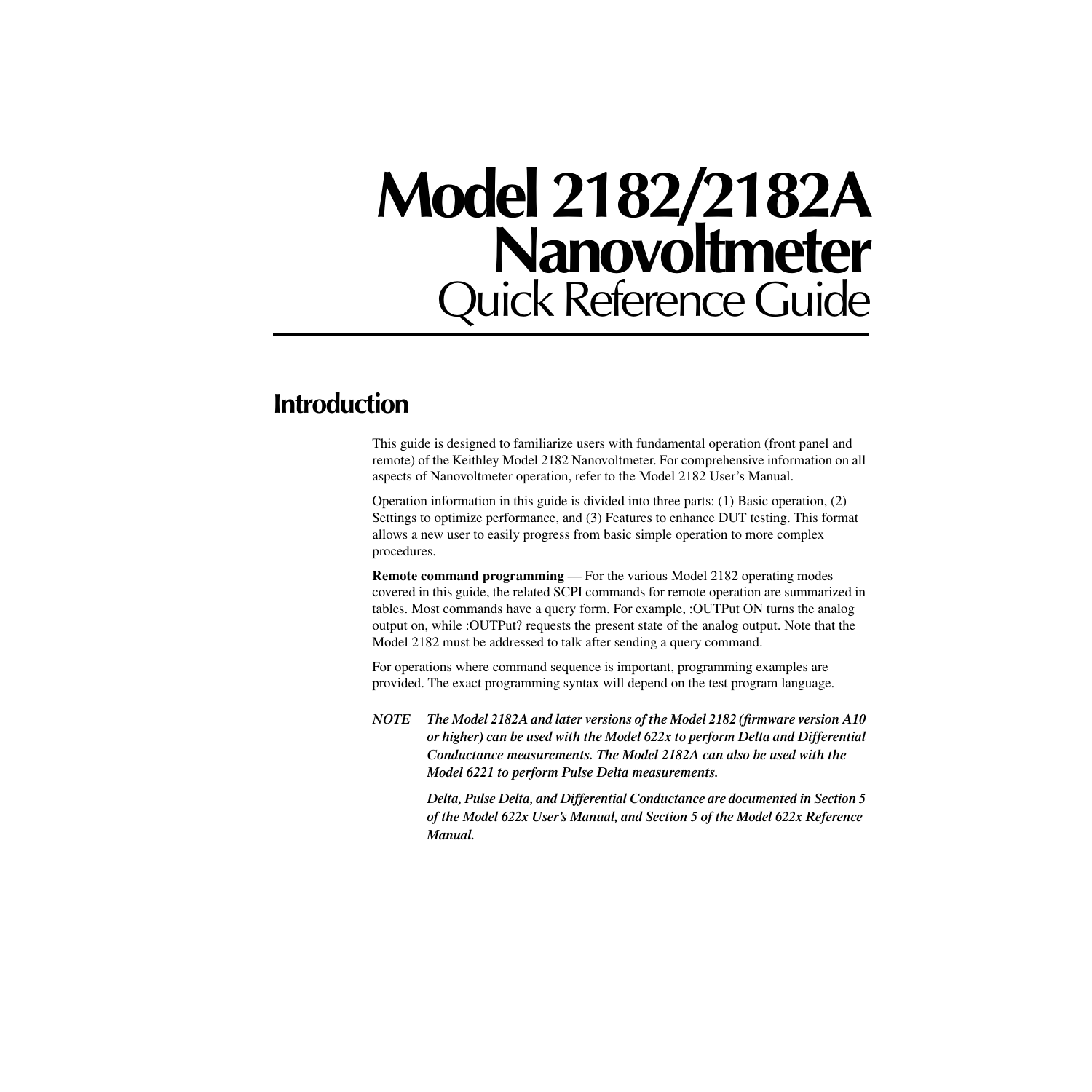# **Measurement capabilities**

- Two voltage measurement channels.
- Measure voltage from 1nV to 120V (channel 1); 10nV to 12V (channel 2).
- Temperature measurements
- Ratio, delta,  $mX + b$ , and percent math operations.

# **Front and rear panels**

The front and rear panels of the Model 2182 are shown in Figures 1 and 2. The use of the various instrument controls and connectors will be explained throughout this guide.

#### *Figure 1 Front panel*

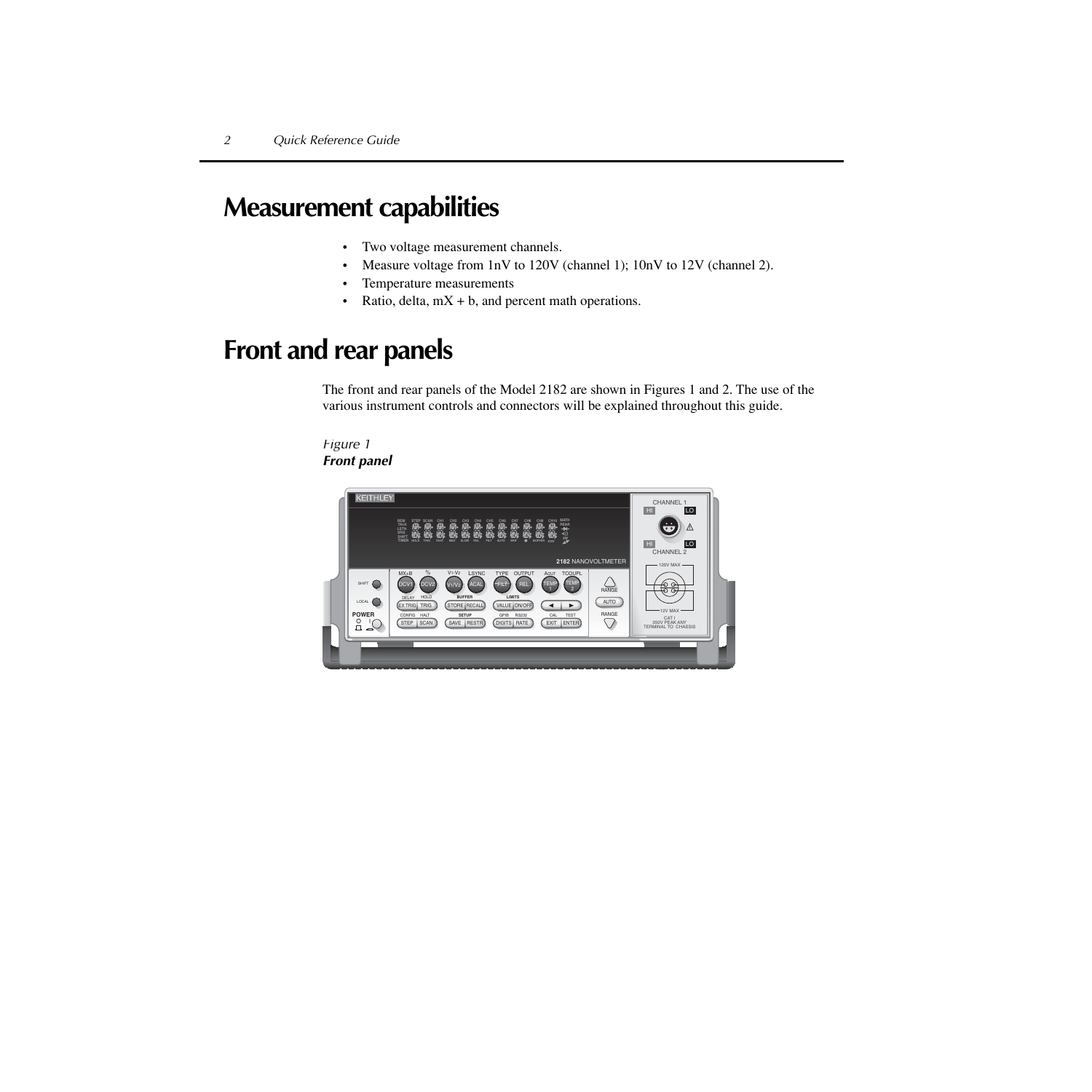#### <span id="page-8-0"></span>*Figure 2 Rear panel*



# **Basic connections**

- *WARNING* **A hazardous voltage condition exists at or above 42V peak. To prevent electric shock that could result in personal injury or death, never make or break connections while hazardous voltage is present.**
	- *CAUTION* **Maximum Channel 1 voltage measurement is 120V peak. Maximum Channel 2 measurement is 12V peak.**

## **Optimizing connections**

To ensure measurement integrity, observe the following when making connections:

- Use copper-to-copper connections when possible to minimize thermal EMFs.
- Any solder connections should use silver solder to minimize thermal EMFs.
- Clean all connector terminals free of oxidation using a small amount of DeoxIT.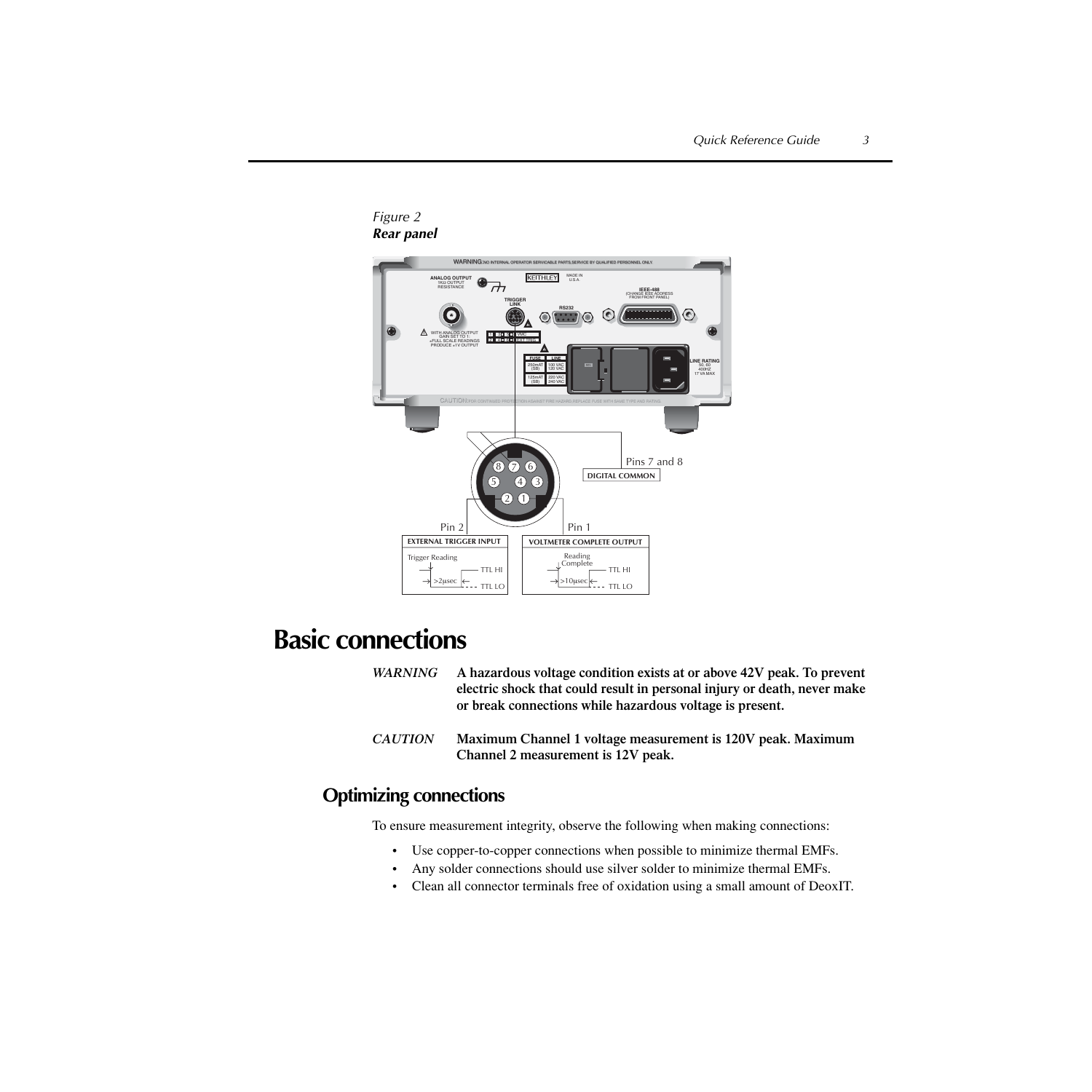## **Model 2107 input cable**

Figure 3 shows the terminal designations of the supplied Model 2107 input cable. This cable can be used to make voltage measurements and temperature measurements that use an external simulated reference junction. The red and black wires connect HI and LO of Channel 1, and the green and white wires connect HI and LO of Channel 2.

*Figure 3 Model 2107 input cable*

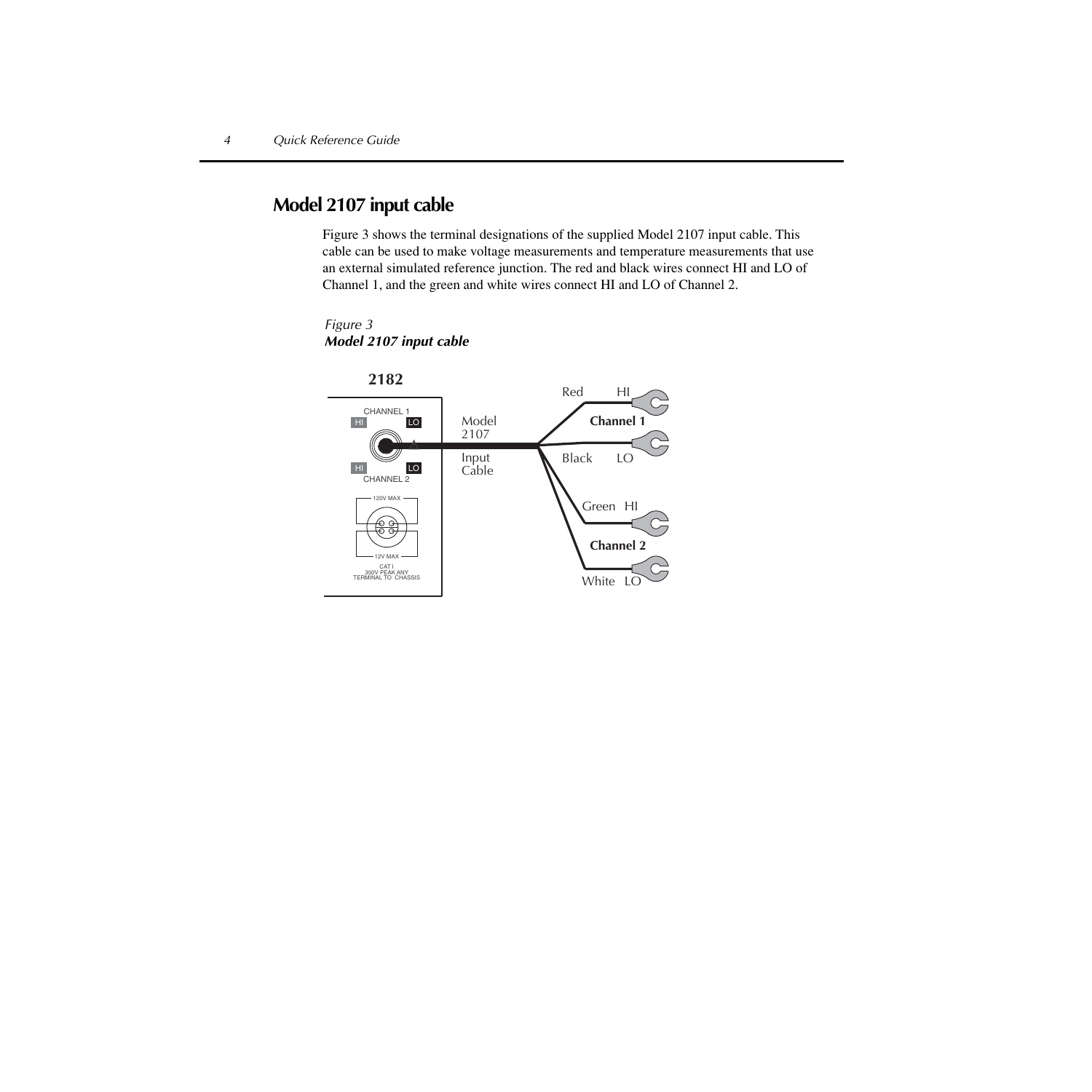## **Voltage measurement connections**

## **Single channel measurement connections**

Connections for single channel voltage measurements using a Model 2107 cable to connect Channel 1 are shown in Figure 4.

#### *Figure 4 Single-channel measurement connections*

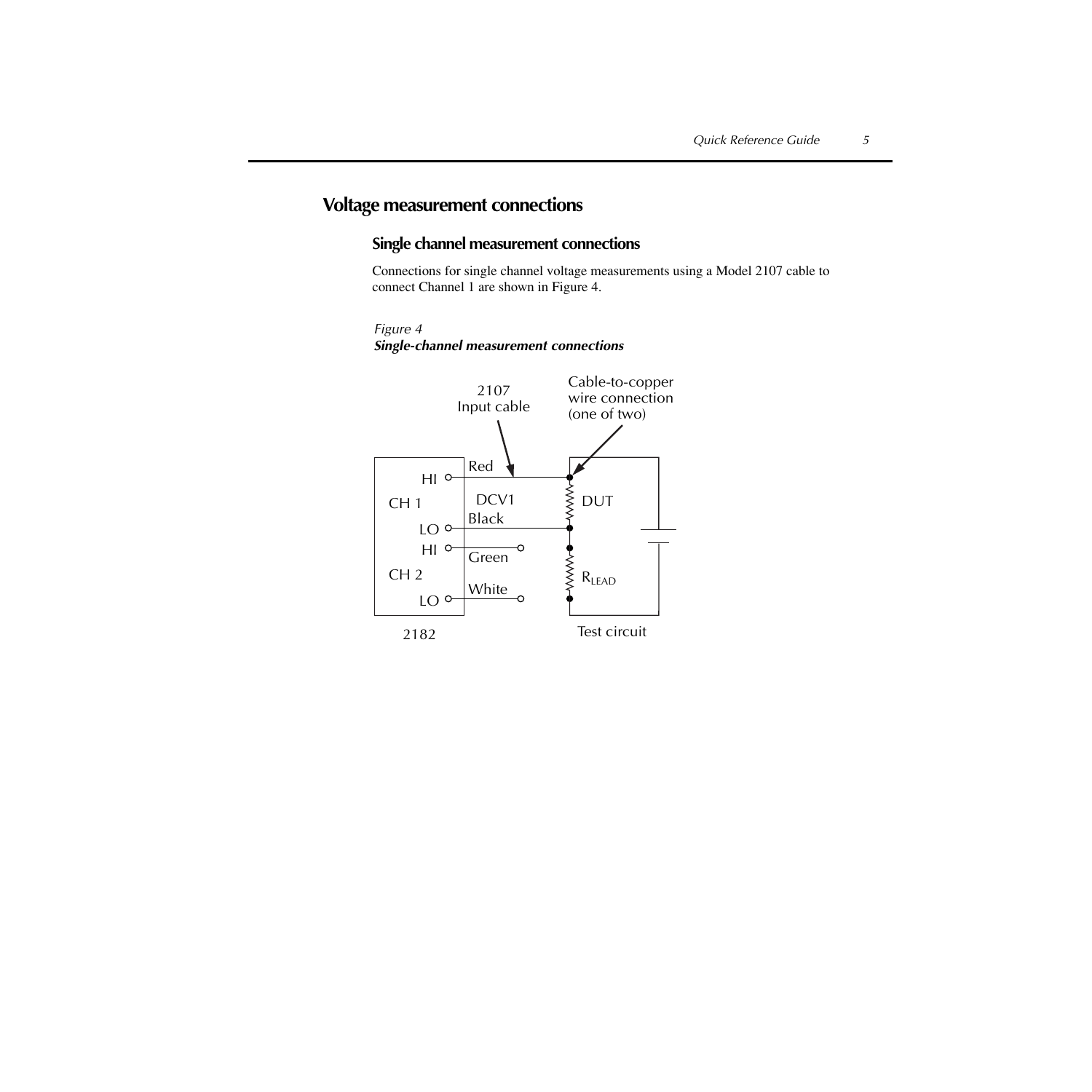## **Dual channel measurement connections**

Connections for dual channel voltage measurements using a Model 2107 cable to connect both Channel 1 and Channel 2 are shown in Figure 5.

### *Figure 5*

### *Dual-channel measurement connections*

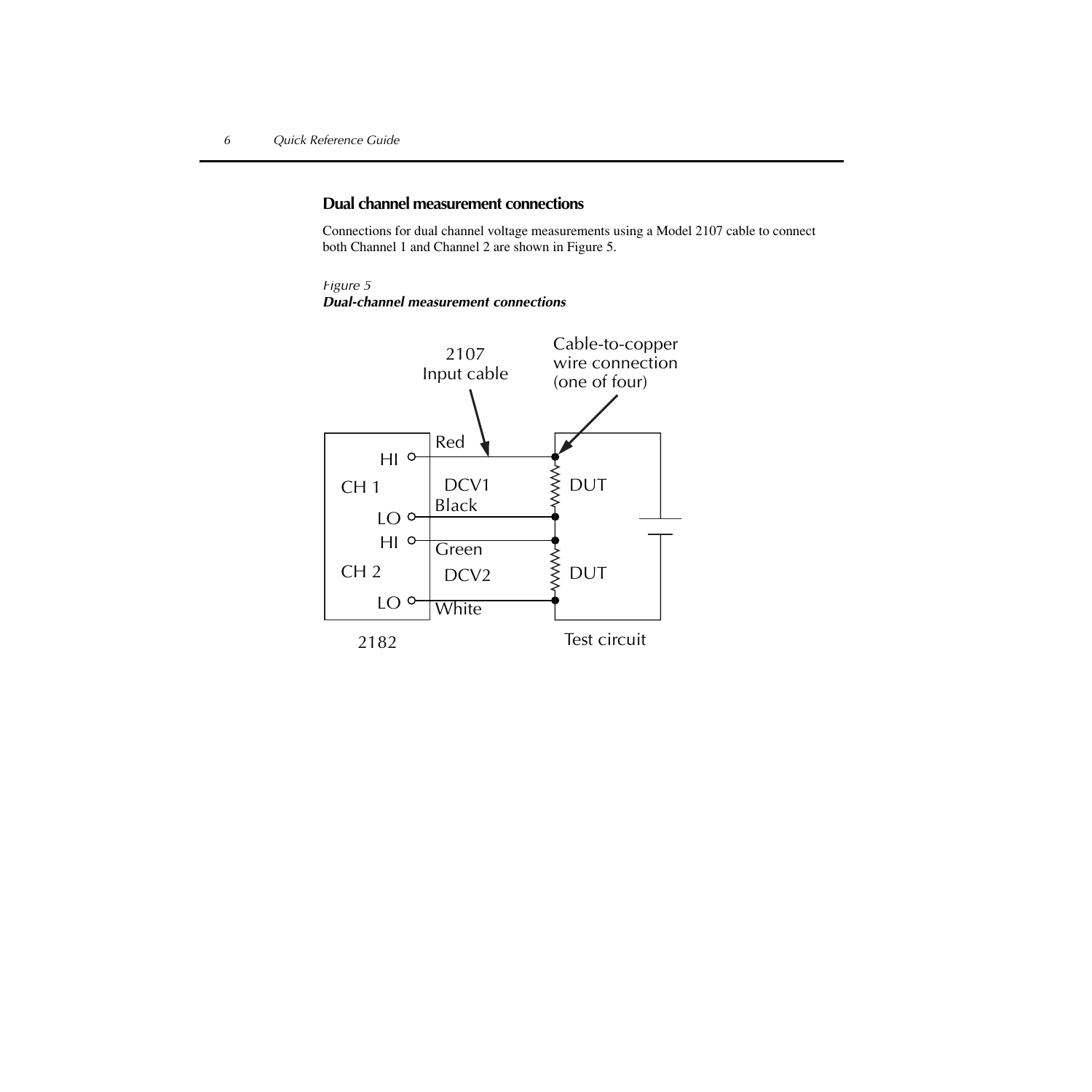## **Temperature connections**

Figure 6 shows connections for temperature measurements using the internal reference junction, while Figure 7 shows connections that use an ice bath as a simulated reference junction. Note that the connection points for the input cable and thermocouple wires are immersed in the ice bath.







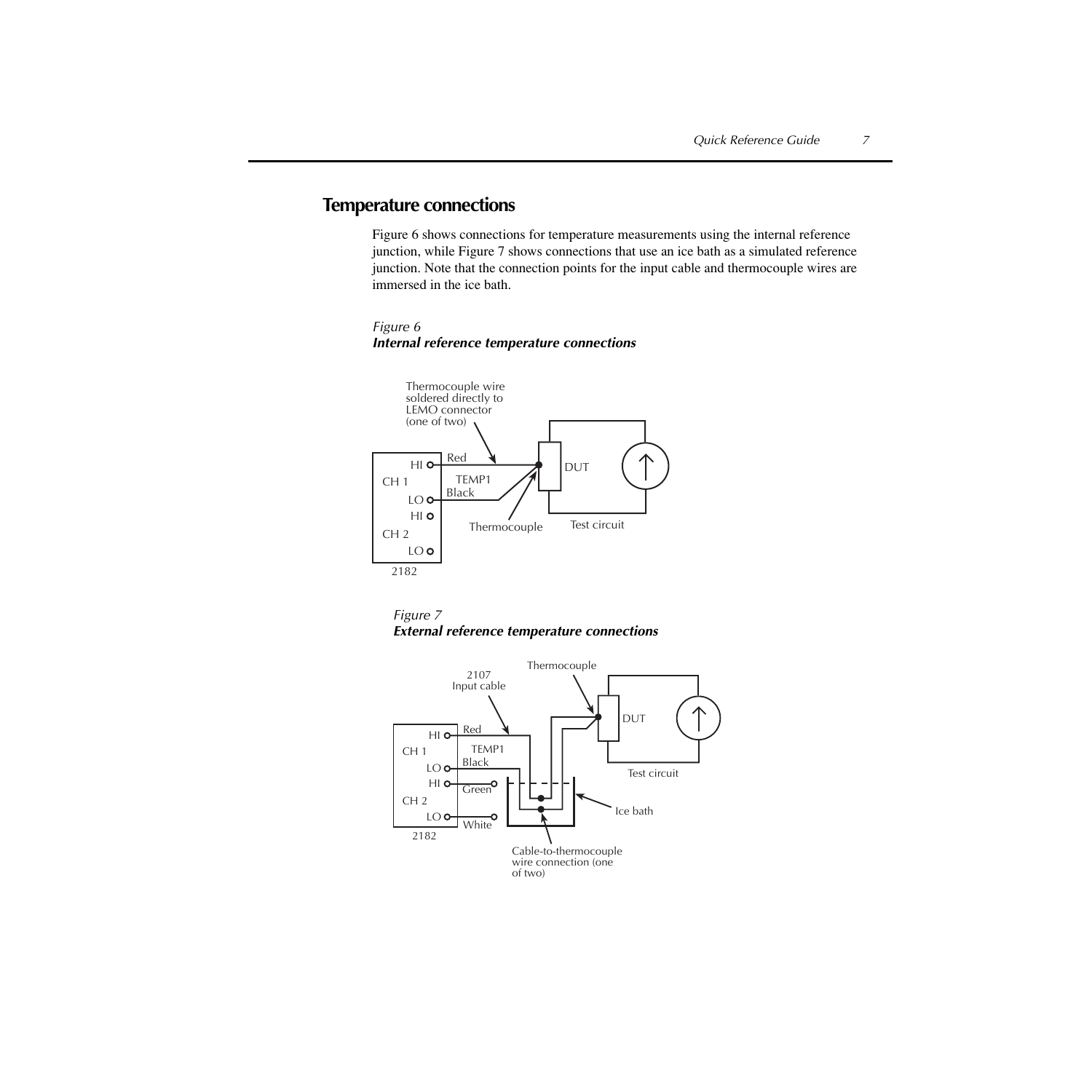# **Basic operation**

## **Selecting operating modes**

Most front panel keys have a dual operation or function. The nomenclature on a key indicates its primary or unshifted function or operation. The nomenclature in blue above a key indicates its shifted function or operation. To select a primary function press the corresponding key. To select a shifted function, press SHIFT first and then the desired key. For example, press DCV1 to select the Channel 1 voltage measurement function. Press SHIFT then  $MX + B$  to choose the  $mX + b$  function.

## **Making voltage measurements**

The basic procedure to make voltage measurements is provided in Table 1. It assumes that the DUT is already connected to the Model 2182 as explained in *[Basic connections](#page-8-0)*.

*Table 1* 

#### *Voltage measurement procedure*

| Procedure                       | <b>Details</b>                                                                                                                            |
|---------------------------------|-------------------------------------------------------------------------------------------------------------------------------------------|
| 1. Connect DUT.                 | See Figure 4 or Figure 5 for Channel 1 or 2.                                                                                              |
| 2. Select channel and function. | Press DCV1 to measure voltage on Channel 1.<br>Press DCV2 to measure voltage on Channel 2.                                                |
| 3. Select range.                | Use RANGE $\triangle$ and $\nabla$ keys to manually select<br>range. Or press AUTO RANGE (AUTO annuncia-<br>tor on) to enable auto range. |
| 4. Take readings from display.  | Observe the voltage reading on the front panel.                                                                                           |

## **Making temperature measurements**

The basic procedure to make temperature measurements is provided in Table 2. It assumes that the DUT is already connected to the Model 2182 as explained in *[Basic connections](#page-8-0)*.

*Table 2* 

*Temperature measurement procedure*

| Procedure                       | <b>Details</b>                                                                                                                                                                     |
|---------------------------------|------------------------------------------------------------------------------------------------------------------------------------------------------------------------------------|
| 1. Connect DUT.                 | See Figure 6 or Figure 7.                                                                                                                                                          |
| 2. Configure temperature.       | Press SHIFT then TCOUP, then select:<br>UNITS: $\degree$ C, $\degree$ F, or K<br><b>SENS: TCOUPLE or INTERNL</b><br>TYPE: J, K, T, E, R, S, B, or N<br><b>JUNC: INTERNL or SIM</b> |
| 3. Select channel and function. | Press TEMP1 to measure temperature on Channel 1.<br>Press TEMP2 to measure temperature on Channel 2.                                                                               |
| 4. Take readings from display.  | Observe the temperature reading on the front panel.                                                                                                                                |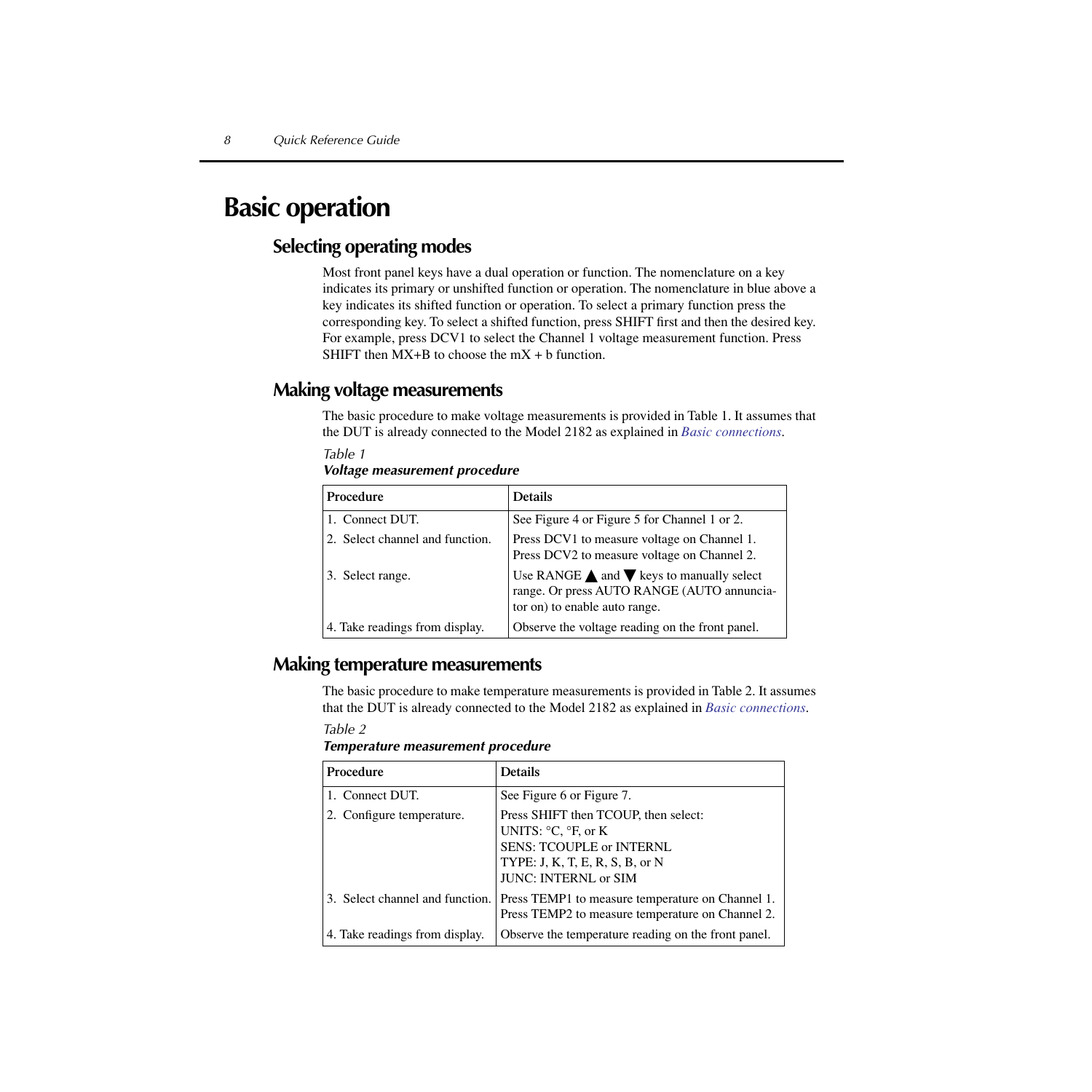## **Measurement considerations**

For sensitive measurements, keep these points in mind to maximize measurement accuracy:

- Use only clean, copper-to-copper connections to minimize thermal EMFs.
- Use the REL mode to null out offsets:
	- Connect the circuit, but leave the source disconnected.
	- Select DCV1 or DCV2 as appropriate.
	- Press REL to null offsets.
	- Repeat for other channel if needed.
	- Connect the source, and make the measurement.
- Keep the Model 2182 and test circuit away from electrical noise sources, and shield if necessary.

## **Remote command programming**

## **Data string**

The :READ? command is typically used to trigger a reading and request the data string. The data string is sent to the computer when the Model 2182 is addressed to talk.The data string can be made of up to three elements separated by commas. The first element is the voltage or temperature reading, the second is the channel, and the third is the units. A single element (reading-only) data string is the default condition. See Section 14, *FORMat subsystem,* of the Model 2182 User's Manual for details on all aspects of the data format.

## **SCPI commands**

SCPI commands to measure voltage and temperature are provided in Table 3.

*Table 3 SCPI commands for voltage and temperature measurements*

| Command                                                 | Description                                                  |
|---------------------------------------------------------|--------------------------------------------------------------|
| :SENSe: $FUNCtion$ <name></name>                        | Select function: 'VOLTage' or 'TEMPerature'.                 |
| :SENSe:CHANnel <chan></chan>                            | Select channel: 0 (internal temperature sensor), 1, or 2.    |
| :SENSe:VOLTage:CHANne11:RANGe <n></n>                   | Select channel 1 measure range; $\langle n \rangle$ = range. |
| :SENSe:VOLTage:CHANnel1:RANGe:AUTO <b></b>              | Enable/disable channel 1 auto range; (ON or OFF).            |
| :SENSe:VOLTage:CHANnel2:RANGe <n></n>                   | Select channel 2 measure range; $\langle n \rangle$ = range. |
| :SENSe:VOLTage:CHANnel2:RANGe:AUTO <b></b>              | Enable/disable channel 2 auto range; (ON or OFF).            |
| :SENSe:TEMPerature:TRANsducer <name></name>             | Choose sensor type: TCouple or INTernal.                     |
| :SENSe:TEMPerature:RJUNction:RSELect <name></name>      | Select reference: SIMulated or INTernal.                     |
| : $SENSe$ : $TEMP$ erature: $RJUNction$ : $SIMulated 2$ | Set simulated reference temperature in $°C: 0$ to 60.        |
| :SENSe:TEMPerature:TCouple <type></type>                | Set thermocouple type: J, K, T, E, R, S, B, or N.            |
| :UNIT:TEMPerature <name></name>                         | Set temperature units: C, F, or K.                           |
| $:$ READ?                                               | Trigger and acquire one data string.                         |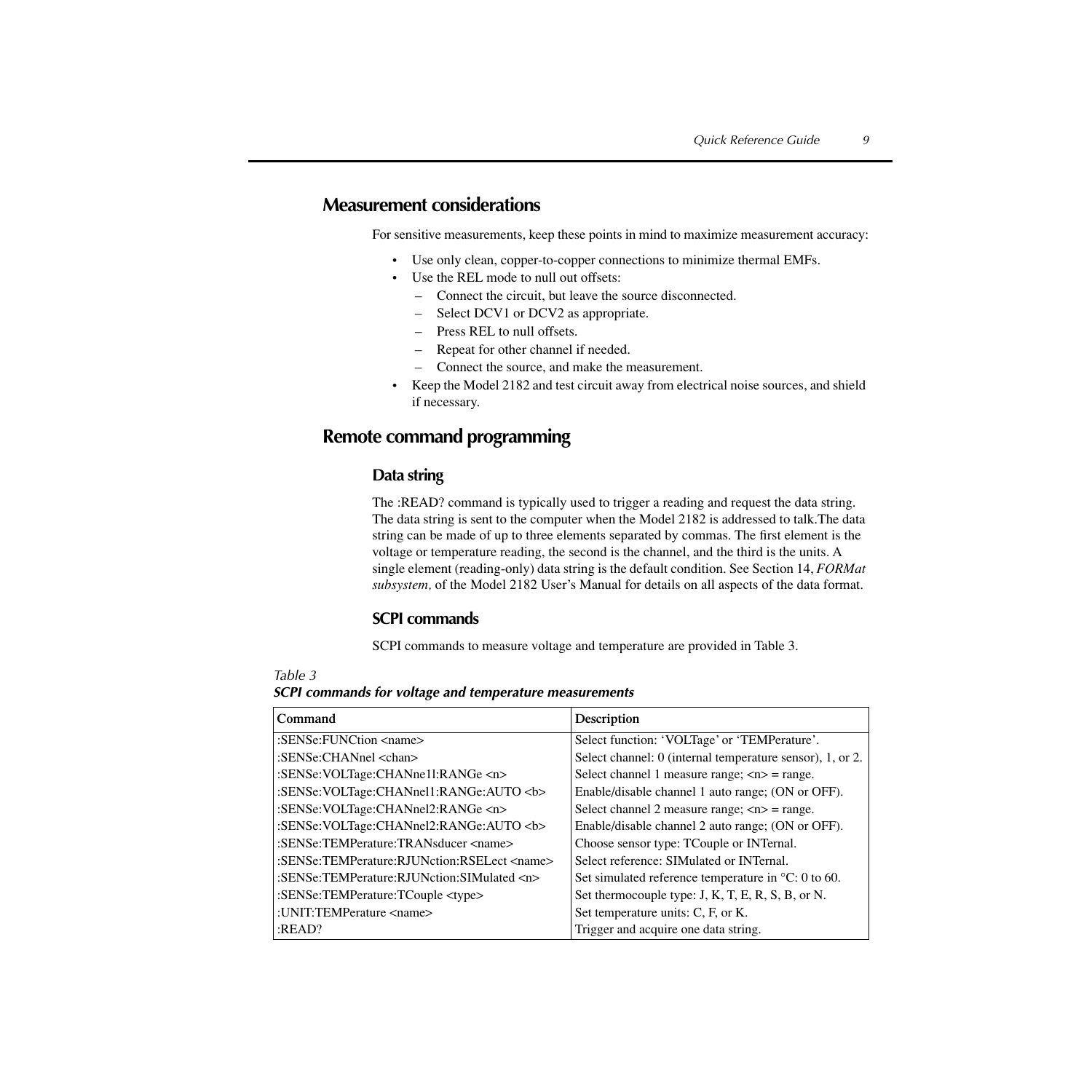## **Programming examples**

**Voltage measurement example** — Table 4 shows a typical command sequence to measure voltage on channel 1 using auto range.

**Temperature measurement example** — Table 5 shows a typical command sequence to measure temperature on channel 1 using a simulated junction with 0°C reference temperature and a type J thermocouple.

*Table 4 Command sequence for voltage measurement example*

| Command <sup>1</sup>            | <b>Comments</b>                          |
|---------------------------------|------------------------------------------|
| *RST                            | Restore GPIB defaults.                   |
| :SENS:FUNC 'VOLT'               | Select voltage measurement function.     |
| :SENS:CHAN $1$                  | Select channel 1.                        |
| :SENS: VOLT:CHAN1:RANG: AUTO ON | Enable channel 1 auto range.             |
| :READ?                          | Trigger and acquire one voltage reading. |

1. Model 2182 must be addressed to talk after sending :READ? to trigger and acquire data.

#### *Table 5 Command sequence for temperature measurement example*

| Command <sup>1</sup>     | <b>Comments</b>                                      |
|--------------------------|------------------------------------------------------|
| *RST                     | Restore GPIB defaults.                               |
| :SENS:FUNC 'TEMP'        | Select temperature measurement function.             |
| :SENS:CHAN 1             | Select channel 1 for measurement.                    |
| :SENS:TEMP:TRAN TC       | Select thermocouple sensor.                          |
| :SENS:TEMP:RJUN:RSEL SIM | Choose simulated junction.                           |
| :SENS:TEMP:RJUN:SIM 0    | Set simulated junction temperature to $0^{\circ}$ C. |
| :SENS:TEMP:TC J          | Select type J thermocouple.                          |
| :UNIT:TEMP F             | Select °F temperature units.                         |
| $:$ READ?                | Trigger and acquire one temperature reading.         |

1. Model 2182 must be addressed to talk after sending :READ? to trigger and acquire data.

# **Settings to optimize performance**

## **Range**

To achieve the best accuracy, the Model 2182 should be on the lowest possible measurement range. In most situations, auto range can be used to automatically select the best range. Auto range is controlled (enabled/disabled) by the AUTO range key (AUTO annunciator indicates auto range is enabled).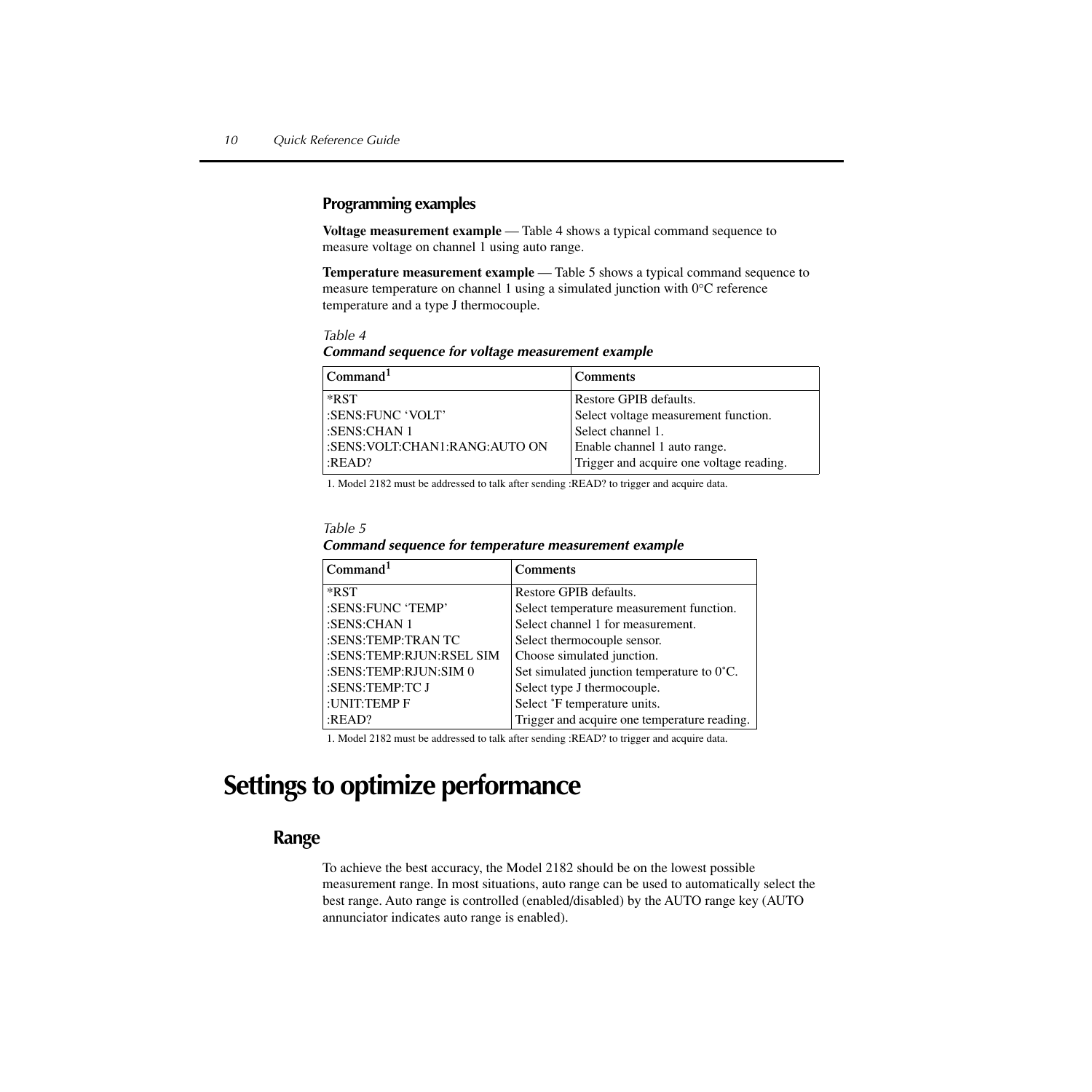The DCV1 function has five measurement ranges: 10mV, 100mV, 1V, 10V, and 100V. The DCV2 function has three measurement ranges: 100mV, 1V, and 10V. The range setting (fixed or AUTO) is remembered by each voltage function. There is no range selection for temperature (TEMP1 and TEMP2) measurements. Temperature measurements are performed on a single, fixed range.

The RANGE  $\triangle$  and  $\nabla$  keys are used for manual range selection. Note that pressing either of these keys disables auto range.

## **Rate**

The RATE key selects the integration time of the A/D converter. This is the period of time the input signal is measured (also known as aperture). The integration time affects the amount of reading noise, as well as the ultimate reading rate of the instrument. The integration time is specified in parameters based on a number of power line cycles (NPLC), where 1 PLC for 60Hz is 16.67msec (1/60) and 1 PLC for 50Hz (and 400Hz) is 20msec (1/50).

Front panel RATE selections are explained as follows:

- 0.1 PLC Selects the fastest front panel integration time. Select 0.1 PLC (fast) if speed is of primary importance (at the expense of increased reading noise).
- 1 PLC Selects a medium integration time. Select 1 PLC (medium) when a compromise between noise performance and speed is acceptable.
- 5 PLC Selects the slowest front panel integration time. Selecting 5 PLC (slow) provides better noise performance at the expense of speed.

## **Digits**

The DIGITS key sets display resolution for the Model 2182. Display resolution for voltage readings can be set from 3½ to 7½ digits. For temperature readings, resolution can be set from 4 to 7 digits.

You can have a separate digits setting for voltage and temperature functions. The digits setting for a voltage function applies to the other voltage function. For example, if you set DCV1 for 5½ digits, DCV2 will also be set for 5½ digits. Similarly, the digits setting for a temperature function applies to the other temperature function. Setting TEMP1 for 6 digits, also sets TEMP2 for 6 digits.

Digits has no effect on the remote reading format. The number of displayed digits does not affect accuracy or speed. Those parameters are controlled by the RATE setting.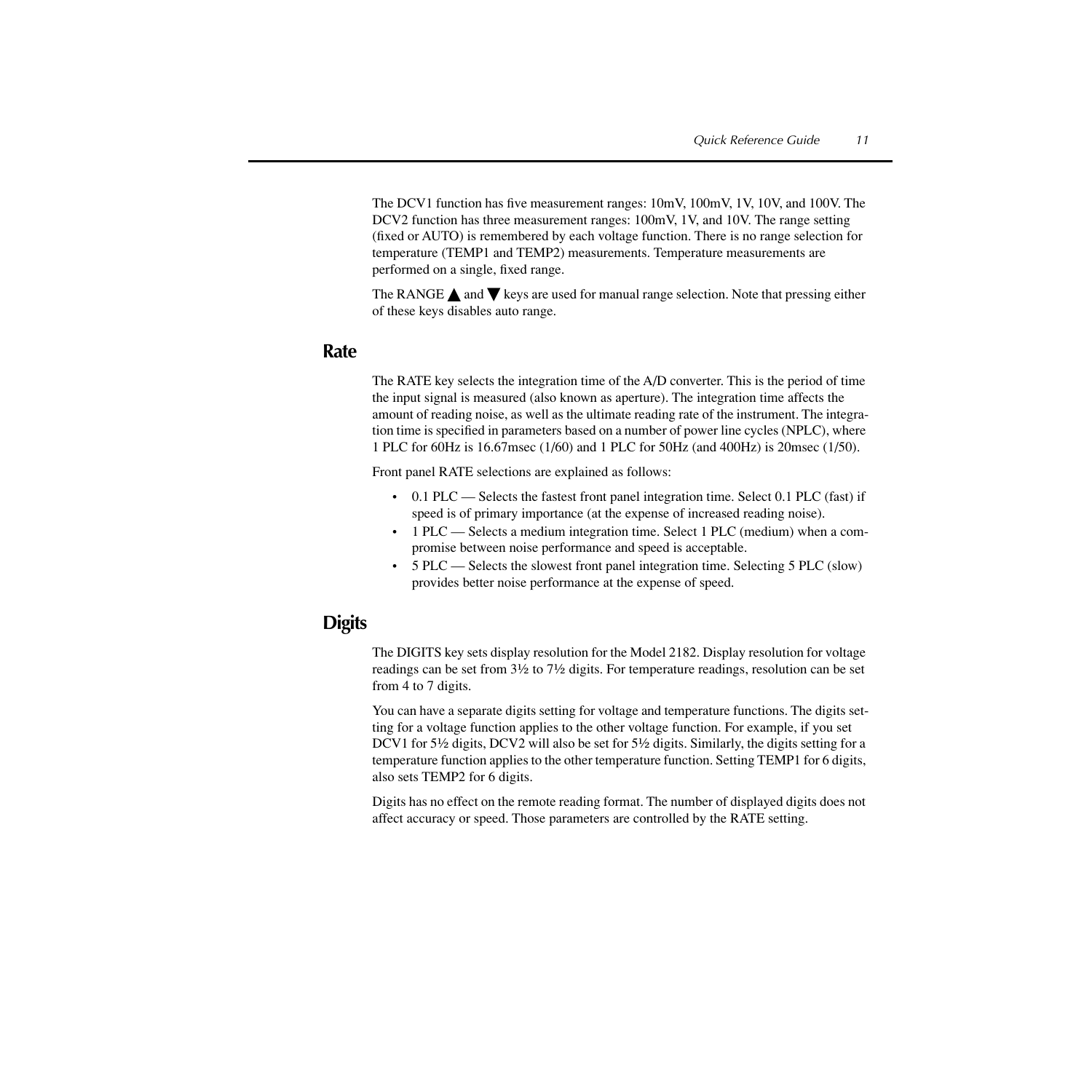## **Filter**

The Model 2182 has an analog filter and a digital filter. When Filter is enabled by pressing the FILT key (FILT annunciator on), it assumes the combination of analog and digital filter configuration for the present measurement function (DCV1, DCV2, TEMP, TEMP2). Filter state (enabled or disabled) and configuration is saved by each function.

## **Analog filter**

With the low-pass Analog Filter ON, the normal-mode noise rejection ratio of the instrument is increased at 60Hz. This filters out noise induced by the power line. The analog filter attenuates frequency at 20dB/decade starting at 18Hz.

A primary use of the analog filter is to keep the high-gain input stage of the Model 2182 from saturating due to the presence of high AC and DC voltage. Note, however, that the filter only attenuates AC voltages for the 10mV range of the Model 2182.

## **Digital filter**

The digital filter is used to stabilize noisy measurements. The displayed, stored, or transmitted reading is a windowed-average of a number of reading conversions (from 1 to 100).

In general, the digital filter places a specified number of A/D conversions (Filter Count) into a memory stack. These A/D conversions must occur consecutively within a selected reading window (Filter Window). The readings in the stack are then averaged to yield a single filtered reading. The stack can be filled in two ways (Filter Type): moving or repeating. The moving filter keeps adding and removing a single A/D conversion from the stack before taking the average, while the repeating filter only averages a stack that is filled with new A/D conversions.

## **Configuring filters**

To configure the filters, press SHIFT TYPE, and then choose your selections as needed. You can turn the analog and digital filters ON or OFF, and set digital filter window, count, and select average or repeat type filters. See Section 3 of the Model 2182 User's Manual for details on filter parameters.

## **REL key**

The REL key sets a rel value for the selected function (DCV1, DCV1, TEMP1, and TEMP2). Note that a unique rel value can be established for each measurement function.

Perform the following steps to set a rel value:

1. Display the reading you want as the rel value. This can be a zero offset reading that you want to null out, or it can be an applied level that you want to use as a baseline.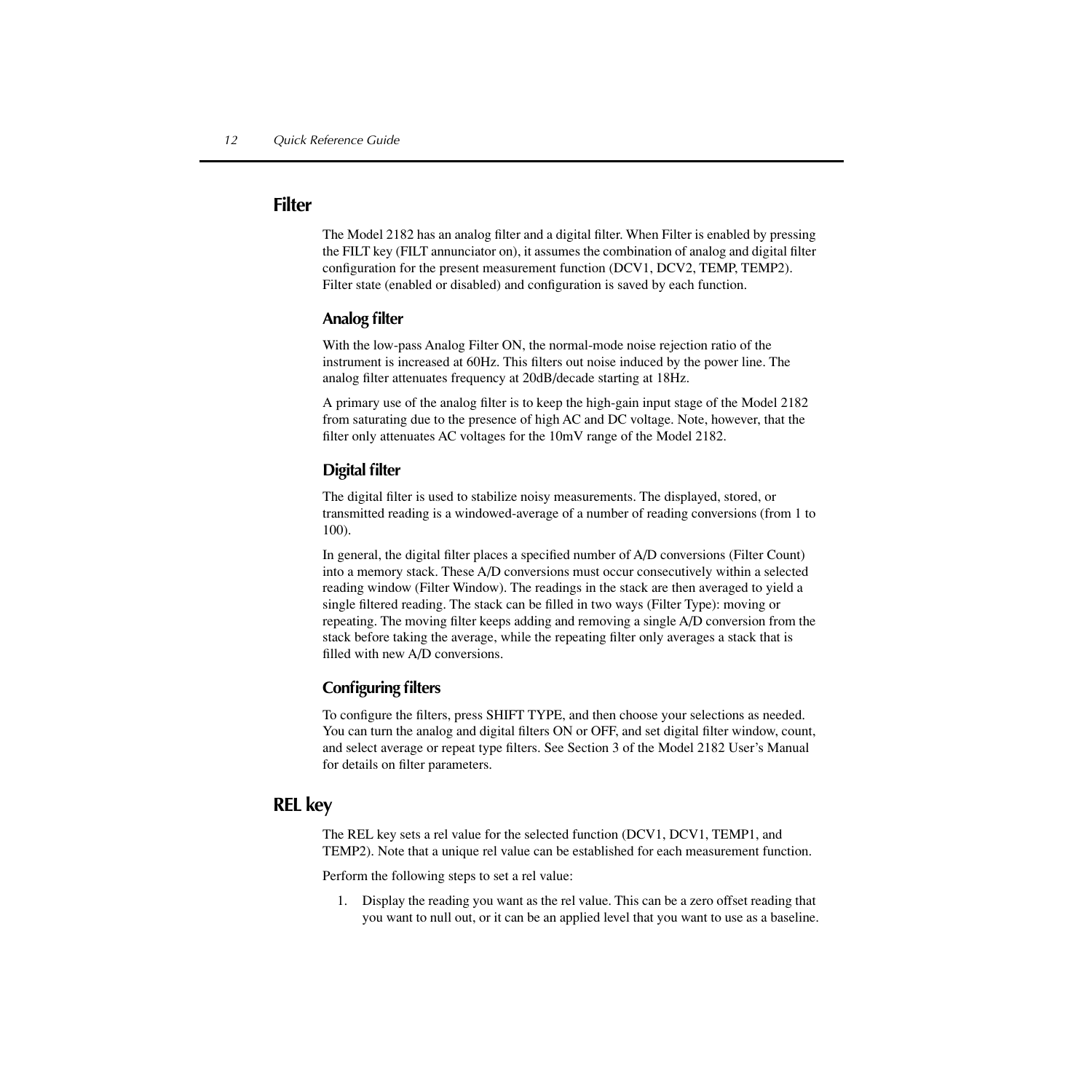- 2. Press REL. The REL annunciator turns on and subsequent readings will be the difference between the actual input and the rel value.
- 3. To disable REL, press the REL key a second time. The REL annunciator turns off.

## **Remote command programming**

The SCPI commands for speed, digits, filter, and rel are listed in Table 6. The commands for ranging are listed in Table 3.

*Table 6*

*Rate, digits, filter, and rel SCPI commands*

| Command                                               | Description                                                |
|-------------------------------------------------------|------------------------------------------------------------|
| $Rate\ commands$ :                                    |                                                            |
| :SENSe:VOLTage:NPLCycles <n></n>                      | Set voltage rate in PLCs: $0.01$ to $60.1$                 |
| :SENSe:VOLTage:APERture <n></n>                       | Set voltage rate in sec.: 166.7 µsec to 1sec. <sup>2</sup> |
| :SENSe:TEMPerature:NPLCycles <n></n>                  | Set temp. rate in PLCs: $0.01$ to $601$                    |
| :SENSe:TEMPerature:APERture <n></n>                   | Set temp. rate in sec.: $166.7$ usec to 1sec. <sup>2</sup> |
| Digits commands:                                      |                                                            |
| :SENSe:VOLTage:DIGits <n></n>                         | Set DCV1/DCV2 resolution: 4 to 8.                          |
| :SENSe:TEMPerature:DIGits $\langle n \rangle$         | Set TEMP1/TEMP2 resolution: 4 to 7.                        |
| Filter commands. <sup>3</sup>                         |                                                            |
| :SENSe:VOLTage[:CHANnel1]:LPASs <b></b>               | Enable/disable DCV1 analog filter.                         |
| :SENSe:VOLTage[:CHANnel1]:DFILter[:STATe] <b></b>     | Enable/disable DCV1 digital filter.                        |
| :SENSe:VOLTage:CHANnel2:LPASs <b></b>                 | Enable/disable DCV2 analog filter.                         |
| :SENSe:VOLTage:CHANnel2:DFILter[:STATe] <b></b>       | Enable/disable DCV2 digital filter.                        |
| :SENSe:TEMPerature[:CHANnel1]:LPASs <b></b>           | Enable/disable TEMP1 analog filter.                        |
| :SENSe:TEMPerature[:CHANnel1]:DFILter[:STATe] <b></b> | Enable/disable TEMP1 digital filter.                       |
| :SENSe:TEMPerature:CHANnel2:LPASs <b></b>             | Enable/disable TEMP2 analog filter.                        |
| :SENSe:TEMPerature:CHANnel2:DFILter[:STATe] <b></b>   | Enable/disable TEMP2 digital filter.                       |
| $Rel\ commands.^4$                                    |                                                            |
| :SENSe:VOLTage[:CHANnel1]:REFerence:STATe <b></b>     | Enable/disable DCV1 rel.                                   |
| :SENSe:VOLTage:CHANnel2:REFerence:STATe <b></b>       | Enable/disable DCV2 rel.                                   |
| :SENSe:TEMPerature[:CHANnel1]:REFerence:STATe <b></b> | Enable/disable TEMP1 rel.                                  |
| :SENSe:TEMPerature:CHANnel2:REFerence:STATe <b></b>   | Enable/disable TEMP2 rel.                                  |

1. 0.01 to 50 for 50Hz.

2. 200µsec to 1 sec for 50Hz.

3. Does not include commands to set digital filter parameters. See Section 3 of Model 2182 User's Manual.

4. Does not include commands to set and acquire rel values. See Section 4 of Model 2182 User's Manual.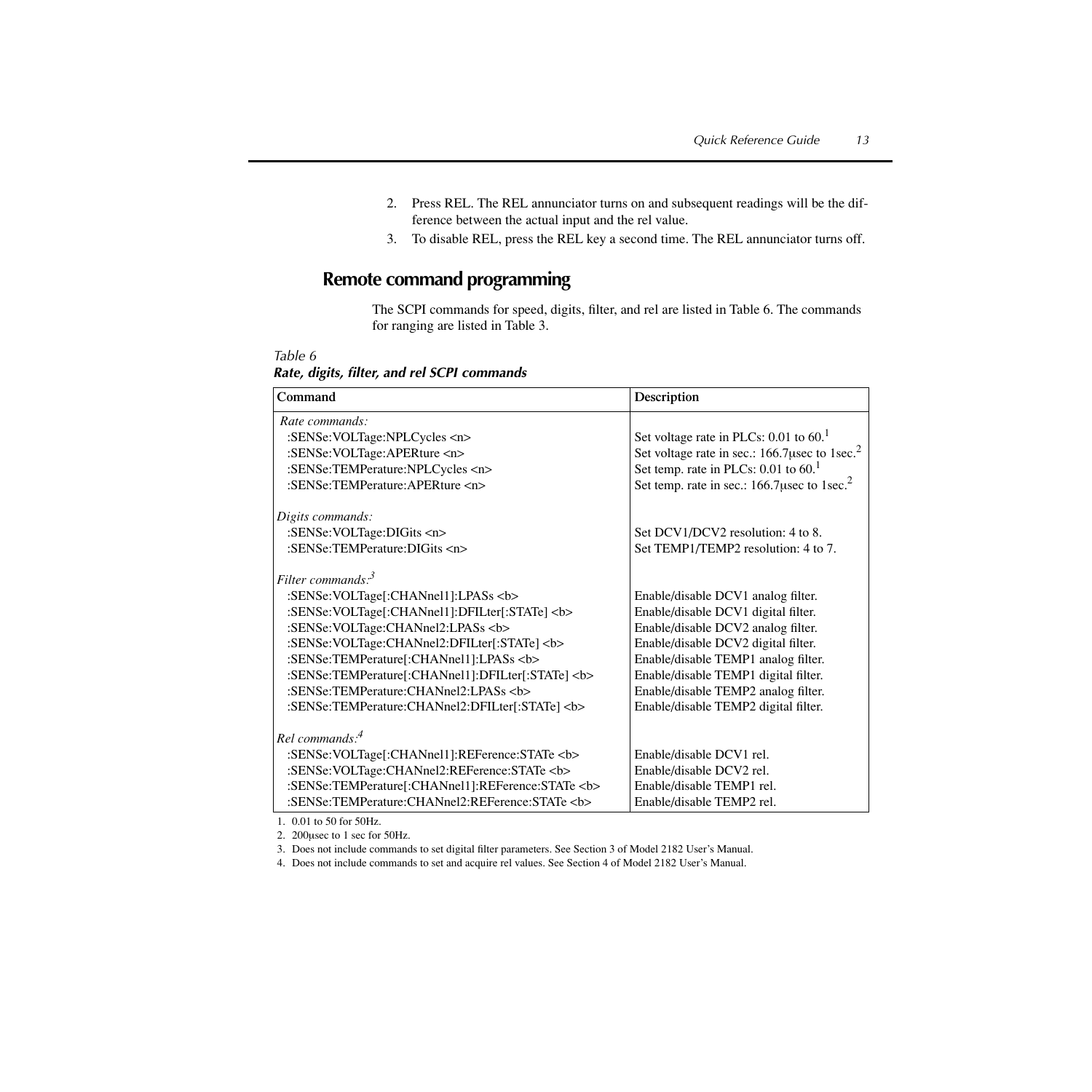# **Features to enhance DUT testing**

## **Buffer**

The Model 2182 has a buffer to store from two to 1024 readings and units. It also stores the channel number for step/scan readings and overflow readings. In addition, recalled data includes statistical information (minimum, maximum, peak-to-peak, average, and standard deviation). The buffer fills with the specified number of readings and stops. Readings are placed in the buffer after any math operations are performed. Math operations include Relative, Ratio or Delta, and mX+b or Percent.

## **Storing readings**

To store readings, press STORE, key in the number of readings to store, and press ENTER. The star  $(*)$  annunciator indicates that the buffer is enabled. If in the immediate trigger mode, the storage process will start immediately. If in the external trigger mode, each input trigger (or press of TRIG key) will store a reading.

## **Recalling readings**

To recall readings, press the RECALL key. The BUFFER annunciator turns on to indicate that stored readings are being displayed. The arrow annunciator  $(\leftrightarrow)$  also turns on to indicate that additional data is available for viewing. Use the RANGE and cursor keys to navigate through the reading numbers, reading values, and buffer statistics. For any of the buffer statistics (maximum, minimum, peak-to-peak, average, standard deviation), the STAT annunciator is on. To return to the normal display, press EXIT.

## **Buffer statistics**

- **MIN** and **MAX** provide the minimum and maximum readings stored in the buffer. It also indicates the buffer location of these readings.
- The **Peak-to-Peak** reading is the absolute value of the difference between the MAX and MIN readings. It is calculated as follows:

Peak-to-Peak  $=$   $MAX - MINI$ 

• **Average** is the mean of the buffer readings. Mean is calculated as follows:

$$
y = \frac{\sum_{i=1}^{n} X_i}{n}
$$

where:  $X_i$  is a stored reading.

n is the number of stored readings.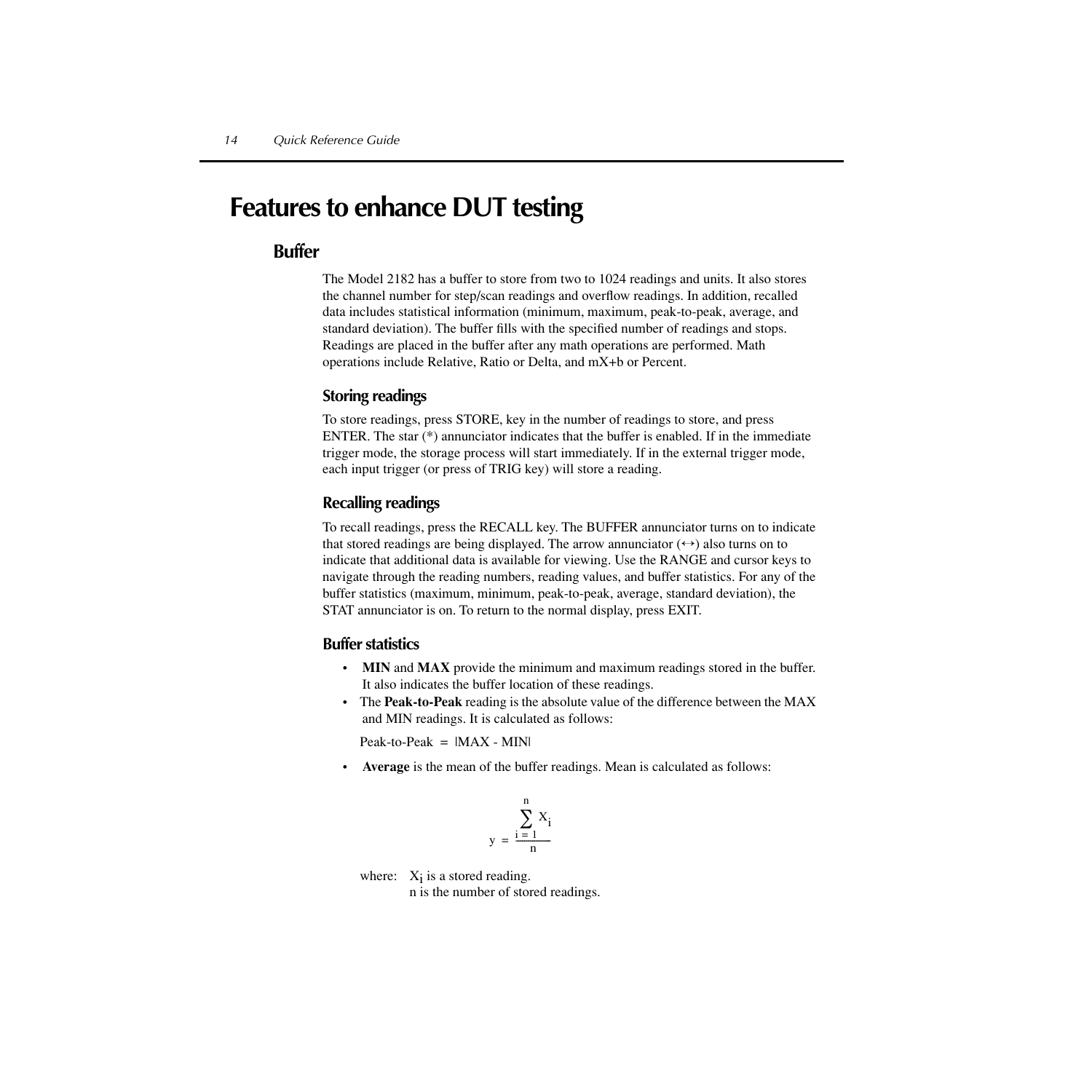• The STD DEV value is the standard deviation of the buffered readings. The equation used to calculate the standard deviation is:

$$
y = \sqrt{\sum_{i=1}^{n} X_i^2 - \left(\frac{1}{n} \left( \sum_{i=1}^{n} X_i \right)^2\right)}
$$

where:  $X_i$  is a stored reading. n is the number of stored readings.

*NOTE The Model 2182 uses IEEE-754 floating point format for math calculations.*

## **Remote buffer programming**

#### **SCPI commands**

SCPI commands to configure and control the buffer and buffer statistics are listed in Table 7.

*Table 7 Buffer SCPI commands*

| Command                           | Description                                                              |
|-----------------------------------|--------------------------------------------------------------------------|
| :TRACe:CLEar                      | Clear readings from buffer.                                              |
| :TRACe FREE?                      | Query bytes available and bytes in use.                                  |
| :TRACe:POINts $\langle n \rangle$ | Specify number of readings to store: 2 to 1024.                          |
| : $TR$ ACe: $FED$ <name></name>   | Select source of readings: SENSe, CALCulate, or<br>NONE.                 |
| :TRACe:FEED:CONTrol <name></name> | Select buffer control mode: NEVer or NEXT.                               |
| TRACe:DATA?                       | Read all readings in buffer.                                             |
| :CALCulate2:FORMat <name></name>  | Select buffer statistic: MINimum, MAXimum,<br>MEAN, SDEViation, or NONE. |
| :CALCulate2:STATe <b></b>         | Enable or disable statistic calculation                                  |
| :CALCulate2:IMMediate             | Recalculate raw input data in buffer.                                    |
| :CALCulate2:IMMediate?            | Perform calculation and read result.                                     |
| :CALCulate2:DATA?                 | Read result of statistic calculation.                                    |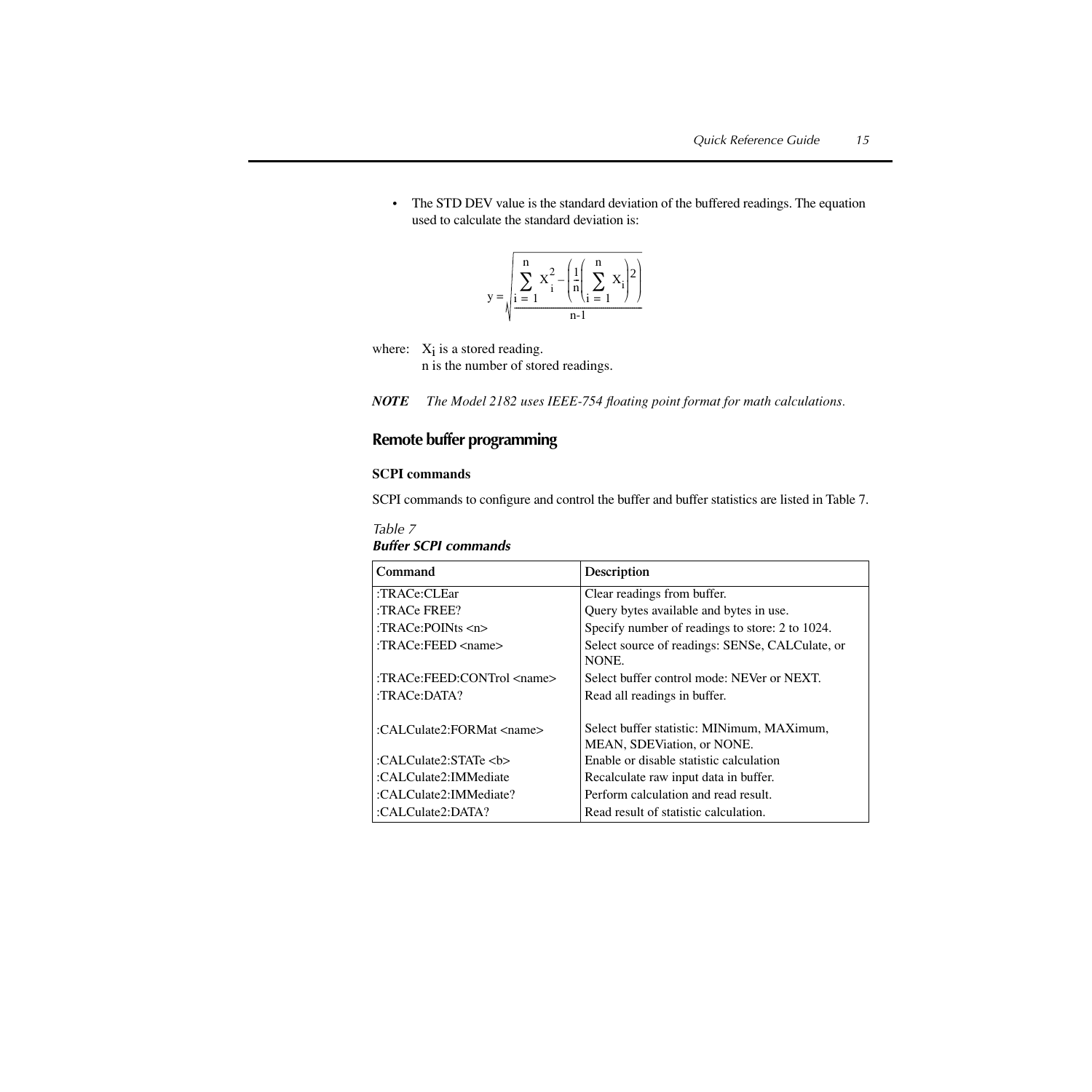#### **Programming example**

Table 8 shows a typical command sequence to store and recall readings and mean buffer statistics.

#### *Table 8 Command sequence for buffer example*

| Command*             | <b>Comments</b>                          |
|----------------------|------------------------------------------|
| :TRAC:POIN 20        | Set buffer size to 20.                   |
| :TRAC:FEED SENS      | Set to store raw readings.               |
| :TRAC:FEED:CONT NEXT | Start storing readings.                  |
| : $TRAC:DATA?$       | Request all stored readings.*            |
| :CALC2:FORM MEAN     | Select mean calculation.                 |
| :CALC2:STAT ON       | Enable mean calculation.                 |
| :CALC2:IMM?          | Perform calculation and request result.* |

\*Model 2182 must be addressed to talk after sending :TRAC:DATA? and :CALC2:IMM? to acquire data.

## **Limit testing**

Limit operations set and control the values that determine the HI/IN/LO status of subsequent measurements. The limit test is performed on the result of an enabled Rel, mX+b, or Percent operation.

There are two sets of limits. Limit 1 uses high and low limits (HI1 and LO1) as does Limit 2 (HI2 and LO2). However, the HI/IN/LO status message only applies to Limit 1. Factory defaults are:

Limit 1:  $HII = +1V$  and  $LO1 = -1V$ Limit 2:  $HI2 = +2V$  and  $LO2 = -2V$ 

A beeper is also available for limit testing. There are three beeper options: NEVER, OUTSIDE, and INSIDE. These options are explained as follows:

**NEVER** — With this option, the beeper is disabled. Only the HI/IN/LO status message is used for the Limit 1 test.

**OUTSIDE** — With this option, the beeper sounds when the reading is outside (HI or LO) of Limit 1.

**INSIDE** — With this option, the beeper sounds when the reading is inside Limit 1 and/or Limit 2. If the reading is inside Limit 1, the beeper will sound at its normal pitch. If the reading is outside Limit 1 but inside Limit 2, the beeper will sound at a lower pitch. The beeper will not sound for readings outside Limit 2.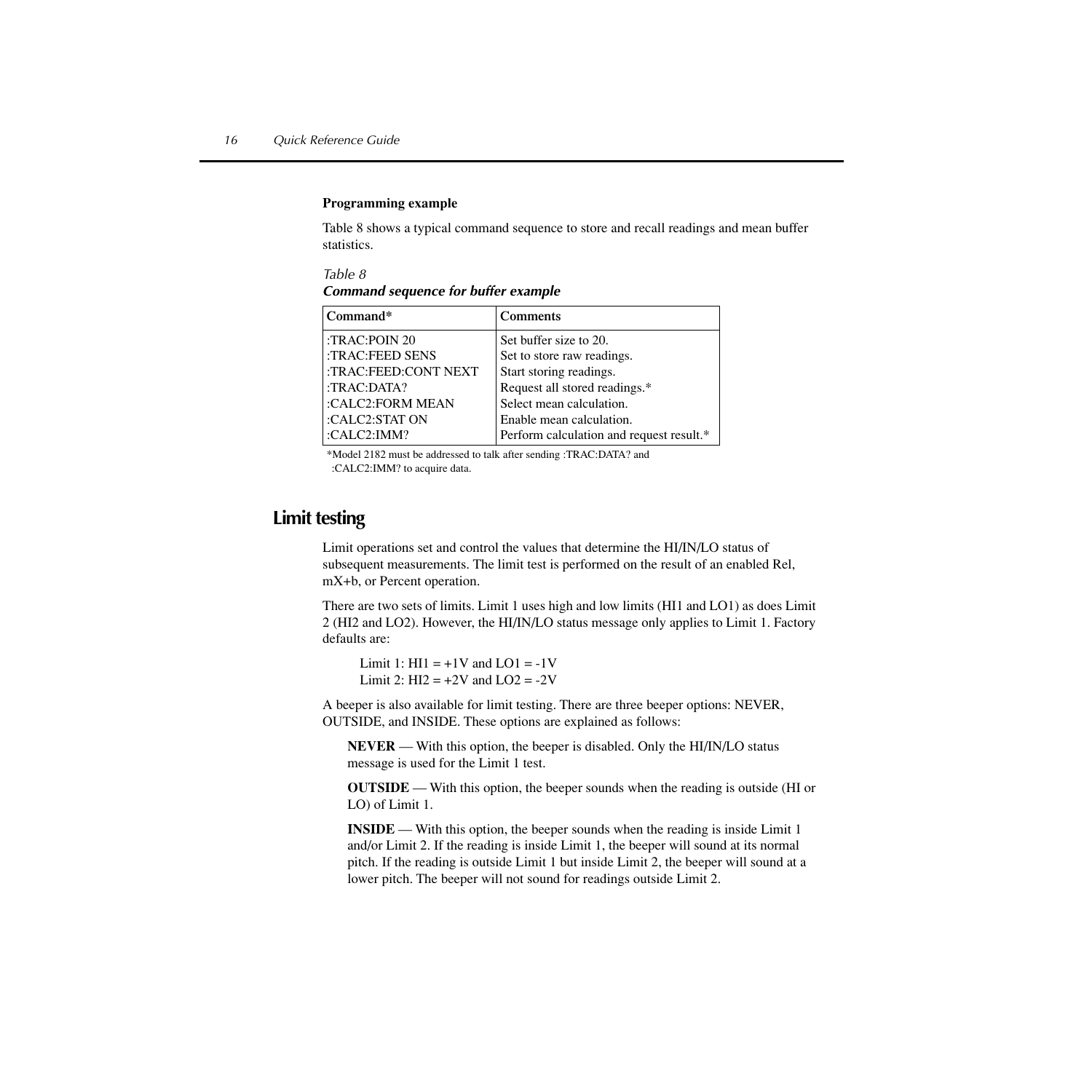## **Setting limit values**

To enter high and low limit values, press the Limits VALUE key to view the present HI1 limit value. Use the cursor and RANGE keys to display the desired value, then press ENTER. Repeat the process to set LO1, HI2, and LO2 values.

#### **Enabling limits**

Press the Limits ON/OFF key to view the present beeper status, then change as necessary. Press ENTER to return to the normal display. The HI/IN/LO status is displayed along with the reading. To disable Limits, press the ON/OFF key.

#### **Remote limits programming**

#### **SCPI commands**

SCPI commands for basic limit testing are listed in Table 9.

| Table 9 |  |                                    |
|---------|--|------------------------------------|
|         |  | <b>Limit testing SCPI commands</b> |

| Command                                                                                   | Description                                                                |
|-------------------------------------------------------------------------------------------|----------------------------------------------------------------------------|
| :CALCulate3:LIMit:STATe <b></b>                                                           | Enable/disable Limit 1 test: $> = ON$ or OFF.                              |
| :CALCulate3:LIMit:LOWer <n></n>                                                           | Set lower limit for Limit $1: \langle n \rangle =$ limit; -100e6 to 100e6. |
| :CALCulate3:LIMit:UPPer <n></n>                                                           | Set upper limit for Limit 1: $\langle n \rangle$ = limit; -100e6 to 100e6. |
| :CALCulate3:LIMit:FAIL?                                                                   | Query Limit 1 test result ( $0 = \text{pass}, 1 = \text{fail}$ ).          |
| :CALCulate3:LIMit:CLEar[:IMMediate]                                                       | Clear Limit 1 fail indication.                                             |
| :CALCulate3:LIMit:CLEar:AUTO <br< td=""><td>Enable/disable Limit 1 auto clear.</td></br<> | Enable/disable Limit 1 auto clear.                                         |
|                                                                                           |                                                                            |
| : $CALCulate3: LIMit2:STATE cb$                                                           | Enable/disable Limit 2 test: $> = ON$ or OFF.                              |
| :CALCulate3:LIMit2:LOWer <n></n>                                                          | Set lower limit for Limit 2: $\langle n \rangle$ = limit; -100e6 to 100e6. |
| :CALCulate3:LIMit2:UPPer <n></n>                                                          | Set upper limit for Limit 2: $\langle n \rangle$ = limit; -100e6 to 100e6. |
| :CALCulate3:LIMit2:FAIL?                                                                  | Query Limit 2 test result $(0 = pass, 1 = fail)$ .                         |
| :CALCulate3:LIMit2:CLEar[:IMMediate]                                                      | Clear Limit 2 fail indication.                                             |
| :CALCulate3:LIMit2:CLEar:AUTO <b></b>                                                     | Enable/disable Limit 2 auto clear.                                         |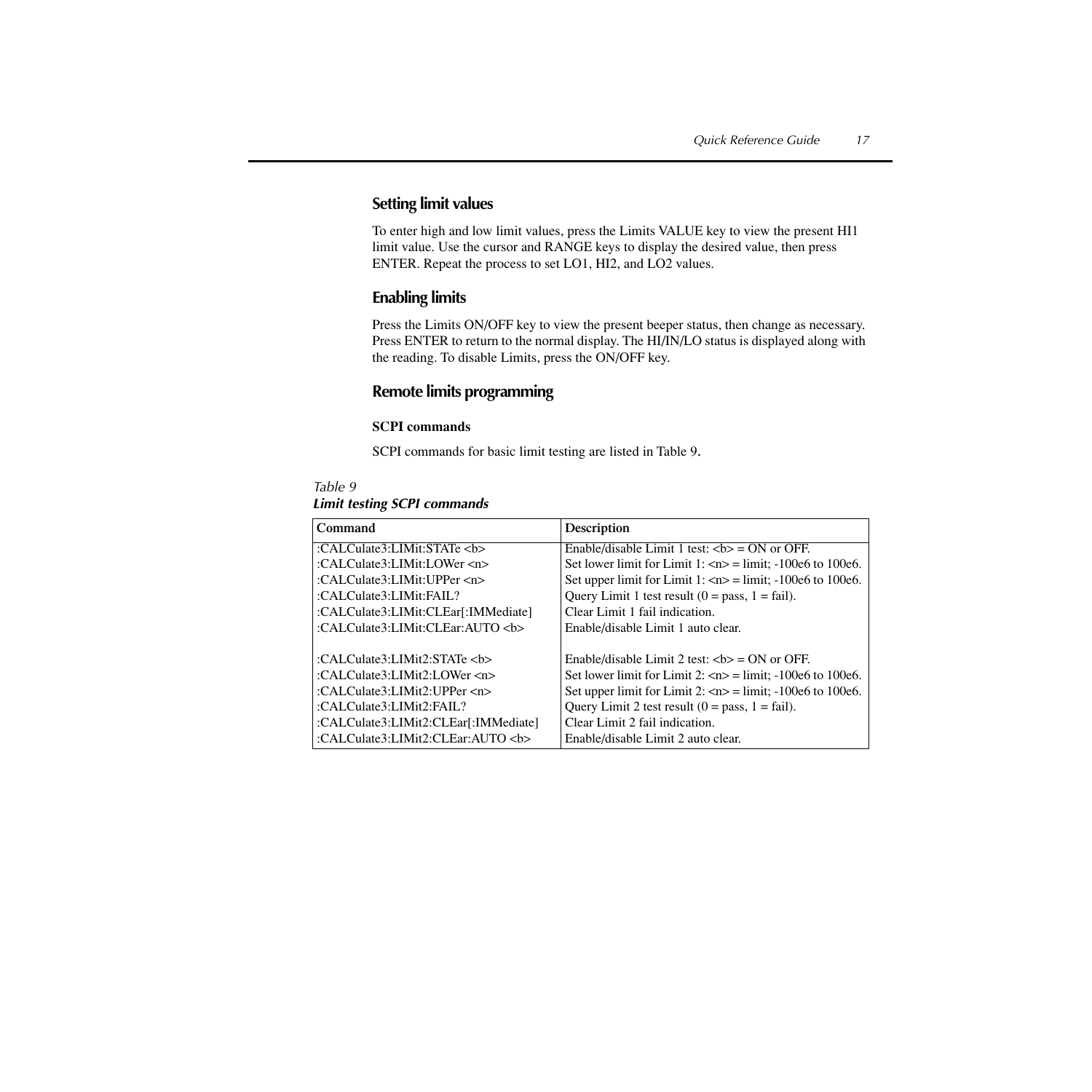#### **Programming example**

The programming example in Table 10 tests limits on a voltage input to Channel 1. Limit 1 values are ±0.1, and Limit 2 values are ±1.

*Table 10 Command sequence for limit test example*

| Command <sup>1</sup>     | <b>Comments</b>                             |
|--------------------------|---------------------------------------------|
| *RST                     | Restore GPIB defaults.                      |
| : $CALC3: LIM: LOW -0.1$ | Set Limit 1 lower limit to -0.1.            |
| :CALC3:LIM:UPP $0.1$     | Set Limit 1 upper limit to 0.1.             |
| :CALC3:LIM:STAT ON       | Enable Limit 1 test.                        |
| :CALC3:LIM2:LOW -1       | Set Limit 2 lower limit to -1.              |
| :CALC3:LIM2:UPP 1        | Set Limit 2 upper limit to 1.               |
| :CALC3:LIM2:STAT ON      | Enable Limit 2 test.                        |
| $:$ READ?                | Trigger and request a reading. <sup>1</sup> |
| :CALC3:LIM:FAIL?         | Request Limit 1 test result. <sup>1</sup>   |
| :CALC3:LIM2:FAIL?        | Request Limit 2 test result. <sup>1</sup>   |

1. Model 2182 must be addressed to talk after sending :READ?,

:CALC3:LIM:FAIL?, and :CALC3:LIM2:FAIL? to acquire test result.

## **Math operations**

Model 2182 math operations include ratio, delta,  $mX + b$ , and percent.

#### **Ratio**

Ratio (V1/V2) displays the proportional relationship between the two voltage input channels (DCV1 and DCV2). Ratio is calculated as follows:

 $Ratio = V1/V2$ 

where: V1 is the voltage reading for Channel 1 (DCV1) V2 is the voltage reading for Channel 2 (DCV2)

Ratio is selected by pressing the V1/V2 key. The "CH1 / CH2" message appears briefly before displaying the result of the calculation. The "RA" message is displayed while in Ratio. Ratio is disabled by selecting a single measurement function (DCV1, DCV2, TEMP1, or TEMP2) or by selecting Delta.

## **Delta**

Delta provides the measurements and calculation for the DC current-reversal technique to cancel the effects of thermal EMFs in the test leads. Each Delta reading is calculated from two voltage measurements on Channel 1: one on the positive phase of an alternating current source, and one on the negative phase.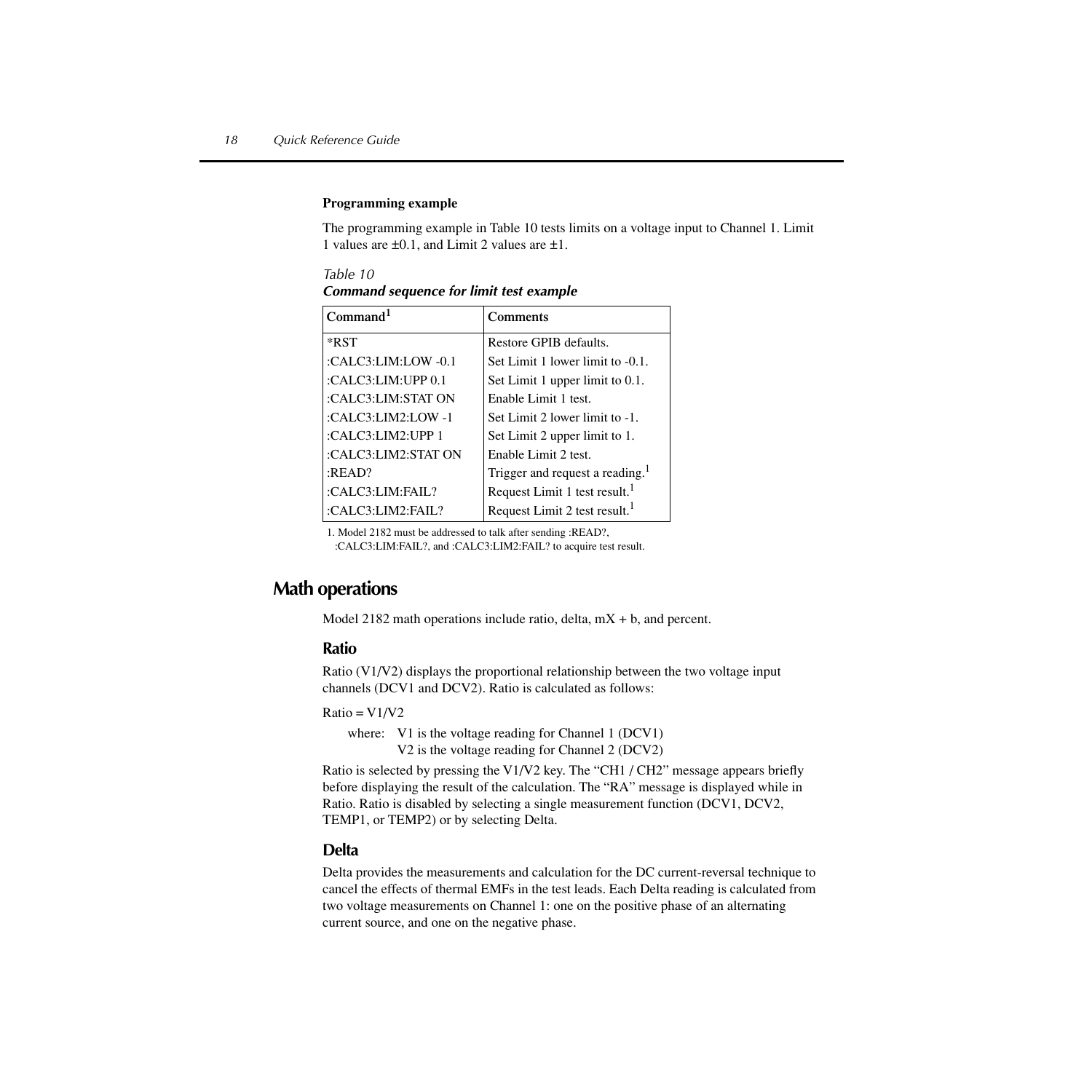Basic Delta calculation:

$$
Delta = \frac{V1t1 - V1t2}{2}
$$

where: V1t1 is the voltage measurement on the positive phase of the current source. V1t2 is the voltage measurement on the negative phase of the current source.

Delta Calculation using Filter and Rel:

$$
Delta = \frac{FiltV1t1 - FiltV1t2}{2} - RelV1
$$

where:

- FiltV1t1 and Filt V1t2 are filtered voltage measurements on the positive and negative phases of the current source. The "FILT" annunciator will be on when Filter is enabled.
- RelV1 is the Rel value established for DCV1. The "REL" annunciator will be on when Rel is enabled.

Delta is selected by pressing the SHIFT key and then the V1-V2 key. The "(Vt1-Vt2)  $/2$ " message appears briefly before displaying the result of the calculation. Delta is disabled by selecting a single measurement function (DCV1, DCV2, TEMP1, or TEMP2) or by selecting Ratio.

*NOTE Delta measurements by the Model 2182 require the use of an alternating polarity source. The source must have external triggering capabilities that are compatible with the external triggering capabilities of the Model 2182. See Section 5 of the Model 2182 User's Manual for details.*

### **Remote ratio and delta programming**

#### **SCPI commands**

Table 11 summarizes commands used for ratio and delta.

*Table 11*

*Ratio and delta SCPI commands* 

| Command                           | Description                                                         |
|-----------------------------------|---------------------------------------------------------------------|
| :SENSe:FUNCtion 'VOLtage'         | Select voltage function.                                            |
| :SENSe:CHANnel <chan></chan>      | Select range control channel: 1 or 2.                               |
| :SENSe:VOLTage[:DC]:RATio <b></b> | Enable or disable Ratio $(V1/V2)$ .                                 |
| :SENSe:VOLTage[:DC]:DELTa <b></b> | Enable or disable Delta. Not valid with<br>TEMP1 or TEMP2 selected. |
| :SYSTem:FAZero[:STATe] <b></b>    | Enable or disable Front Autozero. To double                         |
|                                   | the speed of Delta, disable Front Autozero.                         |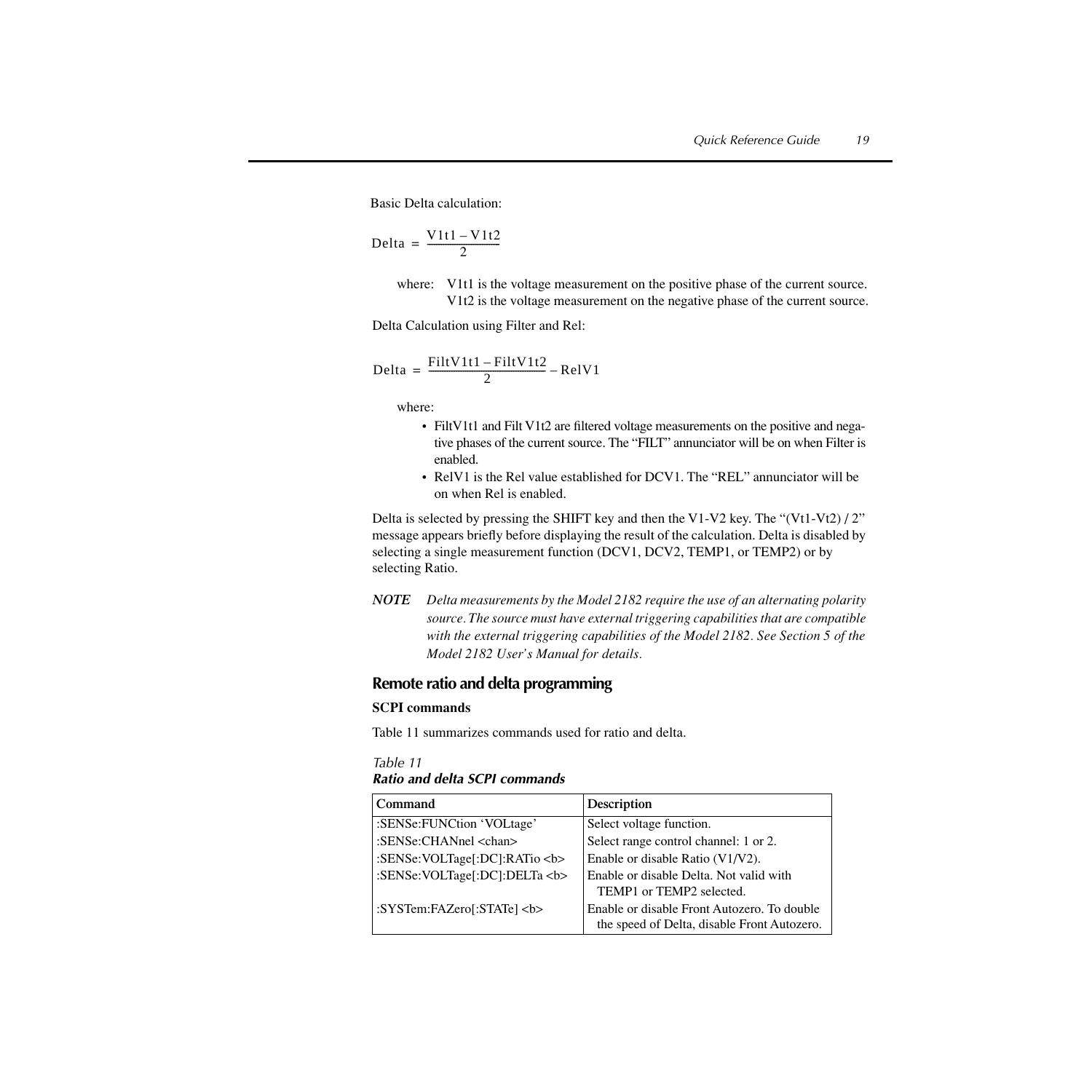#### **Programming example**

The command sequence in Table 12 enables Ratio and displays the result on the computer CRT.

*Table 12*

*Command sequence for ratio measurement example*

| Command*              | <b>Comments</b>                     |
|-----------------------|-------------------------------------|
| :SENS:FUNC 'VOLT'     | Select voltage function.            |
| :SENS:CHAN 1          | Select channel 1 for range control. |
| :SENS: VOLT: RATIO ON | Enable ratio function.              |
| $:$ READ?             | Trigger and request reading.        |

\*Model 2182 must be addressed to talk after sending :READ? to acquire reading.

## **mX+b**

This math operation manipulates normal display readings (X) mathematically according to the following calculation:

 $Y = mX+b$ 

where: X is the normal display reading m and b are user-entered constants for scale factor and offset Y is the displayed result

To configure and enable  $mX + b$ , press SHIFT and then  $MX + B$  to display the present scale factor. Enter the desired M, B, and UNITS values at the prompts, and press ENTER. The MATH annunciator will turn on to indicate that mX+b is enabled. Press SHIFT then MX+B again to disable the function. The MATH annunciator will turn off.

## **Percent (%)**

This math function determines percent deviation from a specified reference value. The percent calculation is performed as follows:

 Input – Reference Percent  $=$   $-$ ––––––––––––––– $\times 100\%$ Reference

where: Input is the normal display reading Reference is the user entered constant Percent is the displayed result

To configure and enable the percent function, press SHIFT then %. Enter the desired REF value, then press ENTER. The MATH annunciator will turn on to indicate that percent is enabled. Press SHIFT then % again to disable the function. The MATH annunciator will turn off.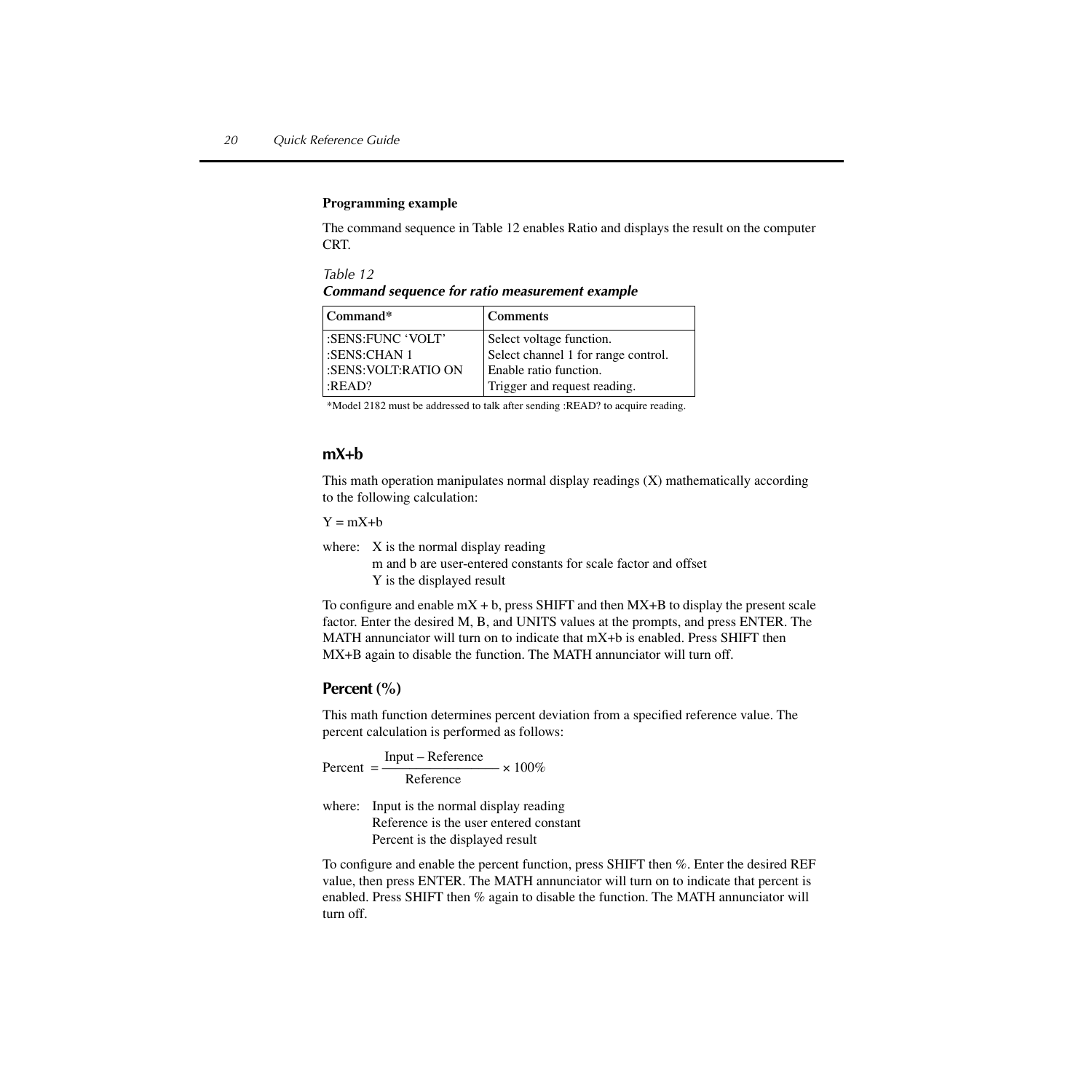## **Remote mX+b and percent programming**

#### **SCPI commands**

Table 13 summarizes commands used for mX+b and percent.

*Table 13 mX+b and percent SCPI commands*

| Command                               | Description                                                                              |
|---------------------------------------|------------------------------------------------------------------------------------------|
| :CALCulate:FORMat <name></name>       | Select calculation: NONE, MXB or PERCent.                                                |
| :CALCulate:KMATh:MMFactor <nrf></nrf> | Specify scale factor (M) for $mX+b$ : $-100e6$ to 100e6.                                 |
| :CALCulate:KMATh:MBFactor <nrf></nrf> | Specify offset (B) for mX+b: -100e6 to 100e6.                                            |
| :CALCulate:KMATh:MUNits <name></name> | Specify units for $mX+b$ (one or two characters<br>enclosed in single or double quotes). |
| :CALCulate:KMATh:PERcent <nrf></nrf>  | Specify reference value for Percent: -100e6 to 100e6.                                    |
| :CALCulate:KMATh:PERcent:ACOuire      | Use input signal as reference value.                                                     |
| :CALCulate:STATe <b></b>              | Enable or disable the selected calculation.                                              |
| :CALCulate:DATA[:LATEST]?             | Query last calculation result.                                                           |
| :CALCulate:DATA:FRESh?                | Trigger a reading and query the calculation result.                                      |

#### **Programming example**

The command sequence in Table 14 programs the mX+b function and requests the result.

*Table 14 Command sequence for mX+b measurement example*

| $Command*$           | <b>Comments</b>                          |
|----------------------|------------------------------------------|
| :CALC:FORM MXB       | Select mX+b function.                    |
| :CALC:KMAT:MMF 2     | $M = 2.$                                 |
| :CALC:KMAT:MBF $0.5$ | $B = 0.5$                                |
| :CALC:STAT ON        | Enable $mX+b$ .                          |
| :CALC:DATA:FRES?     | Trigger reading and request mX+b result. |

\*Model 2182 must be addressed to talk after sending :CALC:DATA:FRES? to acquire reading.